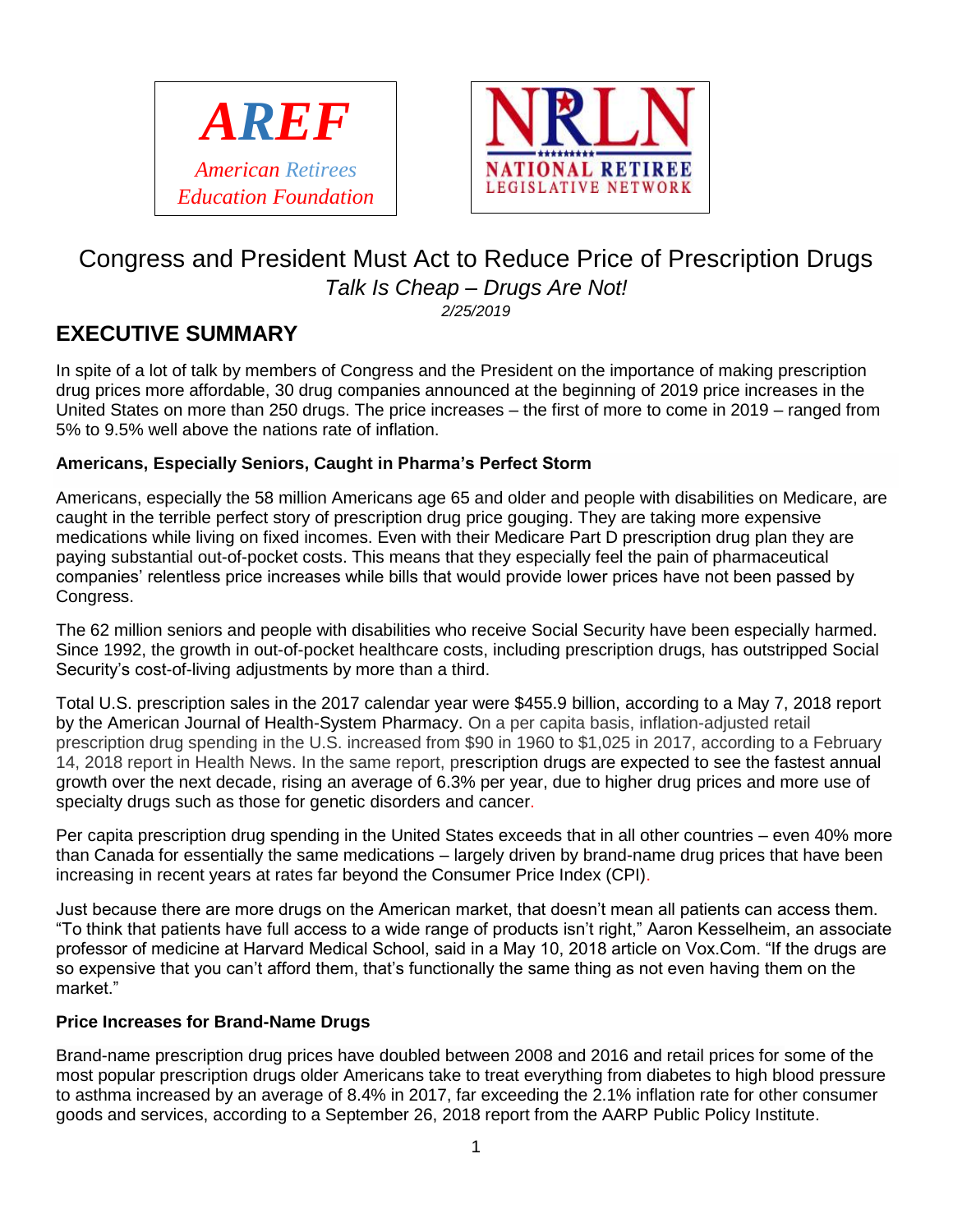A September 26, 2018 Forbes article reported that the Associated Press (AP) analyzed 26,176 changes in list prices for branded drugs from 2015 through mid-September 2018 and concluded drug companies raised prices more frequently than they cut them. In fact, price increases outpaced decreases by 16.5-to-1 in June and July 2018.

In July 2018, Bloomberg introduced a tool to track what has happened to prices for some of the most widely used drugs. The prices for 40 commonly used drugs in six categories—diabetes, cancer, HIV, multiple sclerosis, asthma and chronic obstructive pulmonary disease, and autoimmune diseases such as rheumatoid arthritis and psoriasis—were compared over a three-year period. Starting from June 2015, the indexes tracked the average percent increase in drug prices through late June 2018.

For all six categories of drugs, list prices rose far faster than inflation. Prices for 10 commonly used diabetes drugs rose 25.6%, on average, while average prices for rheumatoid arthritis and other autoimmune treatments rose 40.1%. The latter category includes AbbVie Inc.'s Humira, the biggest-selling drug in the world. Prices for the injection soared 52% on five separate price increases.

# **Americans Want Action to Reduce Drug Prices**

Americans are outraged that they are losing access to lifesaving and life-enhancing treatments because they have become less and less affordable.

Three-quarters of Americans consider the cost of prescription drugs in the United States to be "unreasonable," despite promises from Congress and the President to rein in prices, according to poll results released on September 13, 2018 by the West Health Institute, a nonpartisan, nonprofit healthcare research organization, and conducted by NORC at the University of Chicago.

In that poll, only 16% approve of how of how Republicans in Congress are addressing high prescription drug prices and only 20% approve of what Democrats in Congress are doing to reduce drug prices. Only 23% of the public approves of how President Trump is dealing with the high cost of prescription drugs.

Also, the survey found that 82% of Americans favor allowing Medicare to negotiate directly with drug companies to get lower prices; 82% support allowing more generics to compete with name brand drugs; 80% want more transparency on pricing from drug companies; 65% want Americans to be allowed to purchase drugs from Canada, and 52% want prescription drug advertising eliminated.

"The rising cost of prescription drugs is a growing economic and public health crisis that hurts the U.S. economy and threatens individual health and financial security, and Americans want solutions. Unfortunately, they don't feel like they're getting them from Washington," said Shelley Lyford, president and CEO of the West Health Institute. "Our representatives in Washington D.C. need to make lower drug prices a reality instead of simply an empty campaign promise."

A poll conducted by Goldman Sachs (GS) Strategy Group and reported in an article in The Hill newspaper on February 5, 2018 showed 85.5% of registered voters surveyed think lowering the cost of prescription drugs should be a "top priority" or an "important priority" for Congress. The poll also showed three-fourths of registered voters think Congress and President Trump need to do more to lower the cost of drugs.

The Kaiser Family Foundation (KFF), a nonprofit, nonpartisan organization focused on health care, periodically conducts its Health Tracking Poll. Poll results released on March 23, 2018 found that approximately 80% of Americans think that the cost of prescription drugs is unreasonable, and 73% believe that pharmaceutical companies are making too much profit on their products.

Most respondents (72%) said that pharmaceutical companies have too much influence in Washington, 77% said that pharma's profits are a major factor contributing to the high cost of drugs, and just over half had an unfavorable view of pharmaceutical companies.

Respondents said that the government should negotiate lower prices for the Medicare program (92%);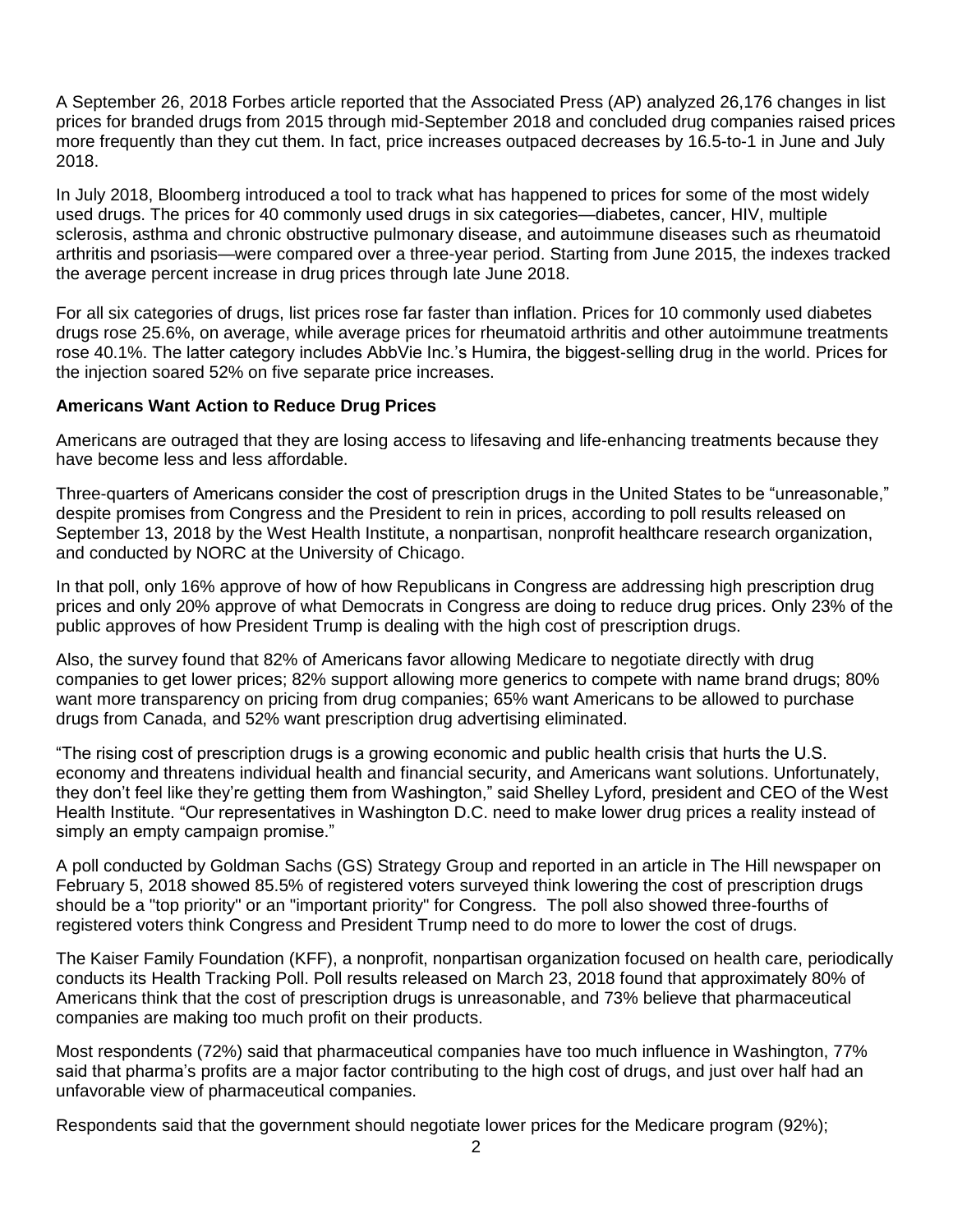encourage generic market entry (87%); require manufacturers to disclose pricing information (86%), and allow for importation of cheaper drugs from Canada (72%). With respect to drug importation, more respondents (76%) felt confident that buying imported Canadian drugs would make medicine affordable without sacrificing quality versus buying drugs from Canadian online pharmacies (68%).

More than half of respondents (52%) said that passing legislation to bring down the price of drugs should be a top priority for Congress and President Trump.

The poll results were not unique to 2018. KFF reported poll results in March 2017 that more than half of Americans say that lowering the cost of prescription drugs is a top priority. The KFF poll in October 2016 found that 74% of responders said Congress and the President should make sure that high-cost drugs for chronic conditions are affordable to those who need them and 63% said the government should take action to lower prescription drug prices. A KFF poll of 1,800 Americans in July 2015 showed that allowing Medicare to negotiate lower drug prices is supported by 87% of Americans.

Despite the calls by Americans for actions by the 114th Congress (2015 & 2016), the 115th Congress (2017 & 2018) and two Presidential administrations nothing tangible has been done to curtain prescription drugs prices.

# **NRLN Advocates Legislation to Reduce Drug Prices**

Since 2009 the National Retiree Legislative Network (NRLN) has aggressively advocated federal legislation to curtail rising health care cost through more competition in America's pharmaceutical market through competitive bidding by Medicare for prescription drugs and the importation of safe lower cost prescription drugs from Canada and other nations that meet Federal Drug Administration (FDA) safety standards.

### **The NRLN supports passage of legislation for Medicare to be directed to take competitive bids for prescription drugs and allowing importation of safe and less expensive drugs from Canada.**

# **NRLN's Position on Prescription Drug Competitive Bidding**

Members of Congress have quoted CBO studies to wrongly justify a claim that the CBO and others have said that there would be very little savings if Health and Human Services (HHS) required competitive bidding for Medicare's drug business. These are old irrelevant claims. Other than two letters written in the 2006-2007 period by two incumbent CBO Directors to Oregon Senator Ron Wyden and others, there are no published relevant studies made available to support this claim. It has been said that the Health and Human Services (HHS) Secretary would have to be authorized to set (not competitively bid) prices. In some cases, such as in chronic and fatal disease treatment drugs, this may be even more problematic today.

Total retail prescription drugs filled at pharmacies in 2017 reached 4.063 billion. Since 2007, generic drug availability has mushroomed from less than 20% of drugs dispensed in the U.S. to where today they represent around 90% of the pills, capsule and injected drug units sold. A growing number of these drugs treat the same ailments! And, a growing number will treat even more as drug patents expire. This data is not speculation or political rhetoric.

Current law bars Medicare from negotiating drug prices. This is known as the "noninterference" clause in the **Medicare Modernization Act of 2003** which stipulates that the HHS Secretary "may not interfere with the negotiations between drug manufacturers and pharmacies and PDP sponsors, and may not require a particular formulary or institute a price structure for the reimbursement of covered Part D drugs. In effect, this provision means that the government can have no role in negotiating or setting drug prices in Medicare Part D.

Medicare is required to cover nearly all drugs that the Food and Drug Administration approves. This means that Medicare must cover drugs that aren't an improvement over what currently exists, so long as the FDA finds they're safe for human consumption. Drugmakers know that as long as their products are safe, Medicare must buy them.

CNN Business reported on May 15, 2018 that the Centers for Medicare & Medicaid Services (CMS) spent \$174 billion on prescription medications in 2016, or 23% of its total budget. CMS has not updated its Drug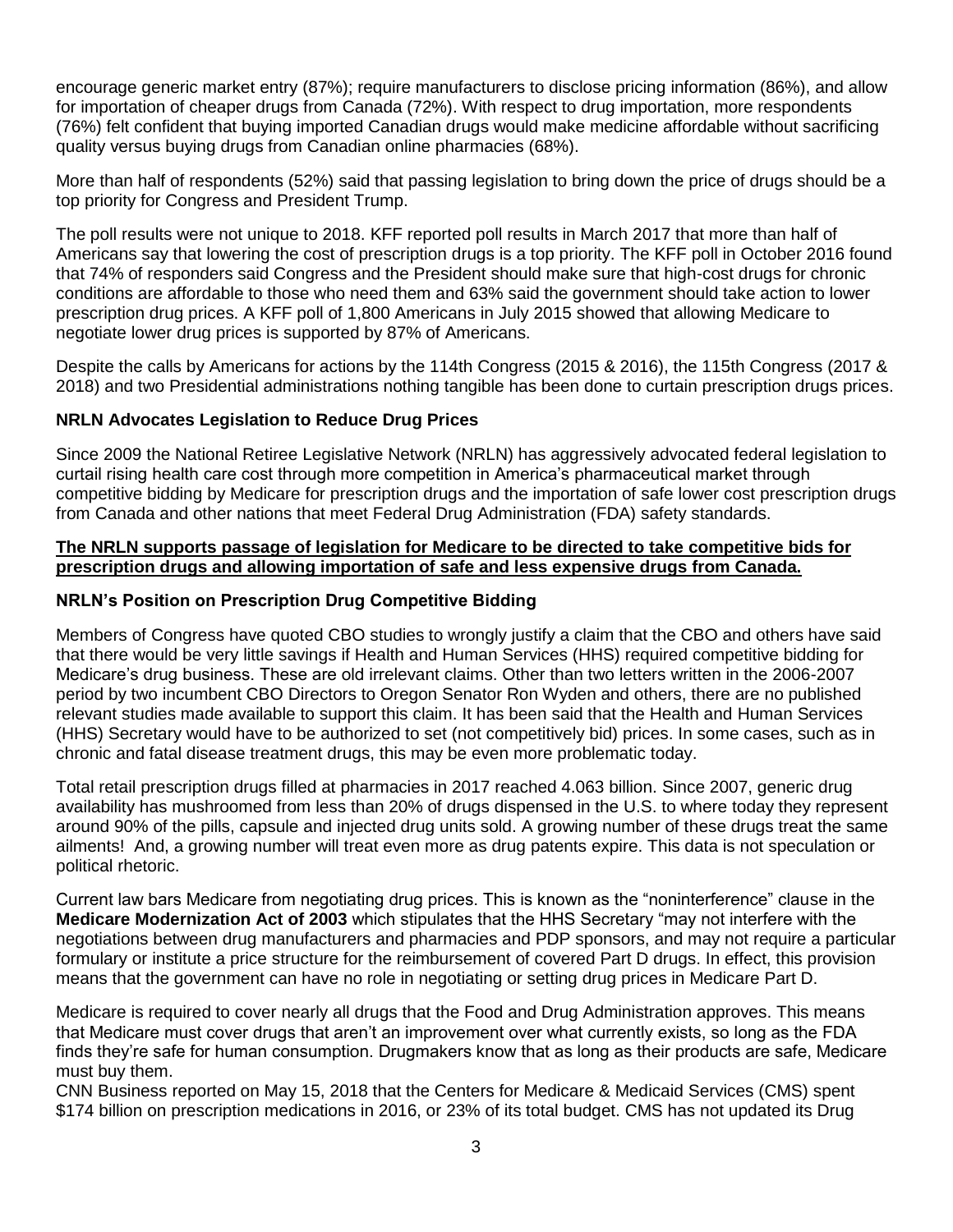Spending Dashboard for 2017 or 2018. The Congressional Budget Office (CBO) estimates that spending on Medicare Part D benefits will total \$99 billion in 2019. A 2018 report by the U.S. Senate Homeland Security & Governmental Affairs Committee revealed that the Medicare program pays 61% higher prices for the 20 most commonly prescribed drugs than the Veterans Administration which negotiates for drug prices.

## **There is only one solution to this problem:**

**Congress should remove the prohibition on Medicare competitive bidding and replace it with a competitive bidding mandate to be applied wherever two or more FDA approved generic drugs, or two or more brand drugs, or a generic and brand drugs (upon patent expiration) treat the same medical condition.** 

# **The following prescription drug bills have been introduced in the 116th and one should be passed:**

**H.R. 275 and S. 62, Empowering Medicare Seniors to Negotiate Drug Prices Act,** and **H.R. 448 and S.99, Medicare Drug Price Negotiation Act.** Passage of either Act, would direct the Secretary of Health and Human Services (HHS) to negotiate lower prices for prescription drugs under Medicare Part D.

# **NRLN's Position on Prescription Drug Importation**

Countries that practice socialized medicine exact low prices for people served in their countries by demanding below market pricing from American pharmaceutical manufacturers.

As the prescription drug price gouging has taken place, tens of millions of generally law-abiding Americans have committed a technically illegal act in response by purchasing prescriptions, online or otherwise, outside the U.S. Imported pills that are subject to confiscation.

## **Making it legal to import medication at a lower cost**, **will break the stranglehold of the drug companies on the throats of American patients.**

**There are two counter measures to U.S. manufactures being forced to take losses:**

**A. Pharma companies should exit these markets, thus protecting Americans and our economy from subsidizing socialized medicine.**

**B. To the extent pharma and Congress don't eliminate this unethical practice of absorption and passing of losses on to Americans and the U.S. economy, Congress must pass laws allowing importation of safe, and lower priced prescription drugs from Canada and elsewhere so that Americans and our economy benefit. Start with Canada NOW.**

## **Congress Has Failed to Pass Drug Importation Bills.**

**The following prescription drug bill has been introduced in the 116th and one should be passed:**

**H.R. 478 and S. 61, Safe and Affordable Drugs from Canada Act,** would allow the personal importation of safe and lower priced drugs from approved pharmacies in Canada.

## **Pay-for-Delay on Generics Must Be Stopped**

In a May 4, 2017 article in ModernHealth.Com, Dr. Scott Knoer, chief pharmacy officer of the Cleveland Clinic, said pharmaceutical companies have paid manufactures not to develop generics.

## **The NRLN urges Congress to pass legislation that bans pay-for-delay. The Supreme Court ruled on a single case that this practice restrained trade but that each case must be dragged through the courts for years while Americans—especially retirees—are denied access to cheaper generic drugs.**

**Congress should pass this bill:**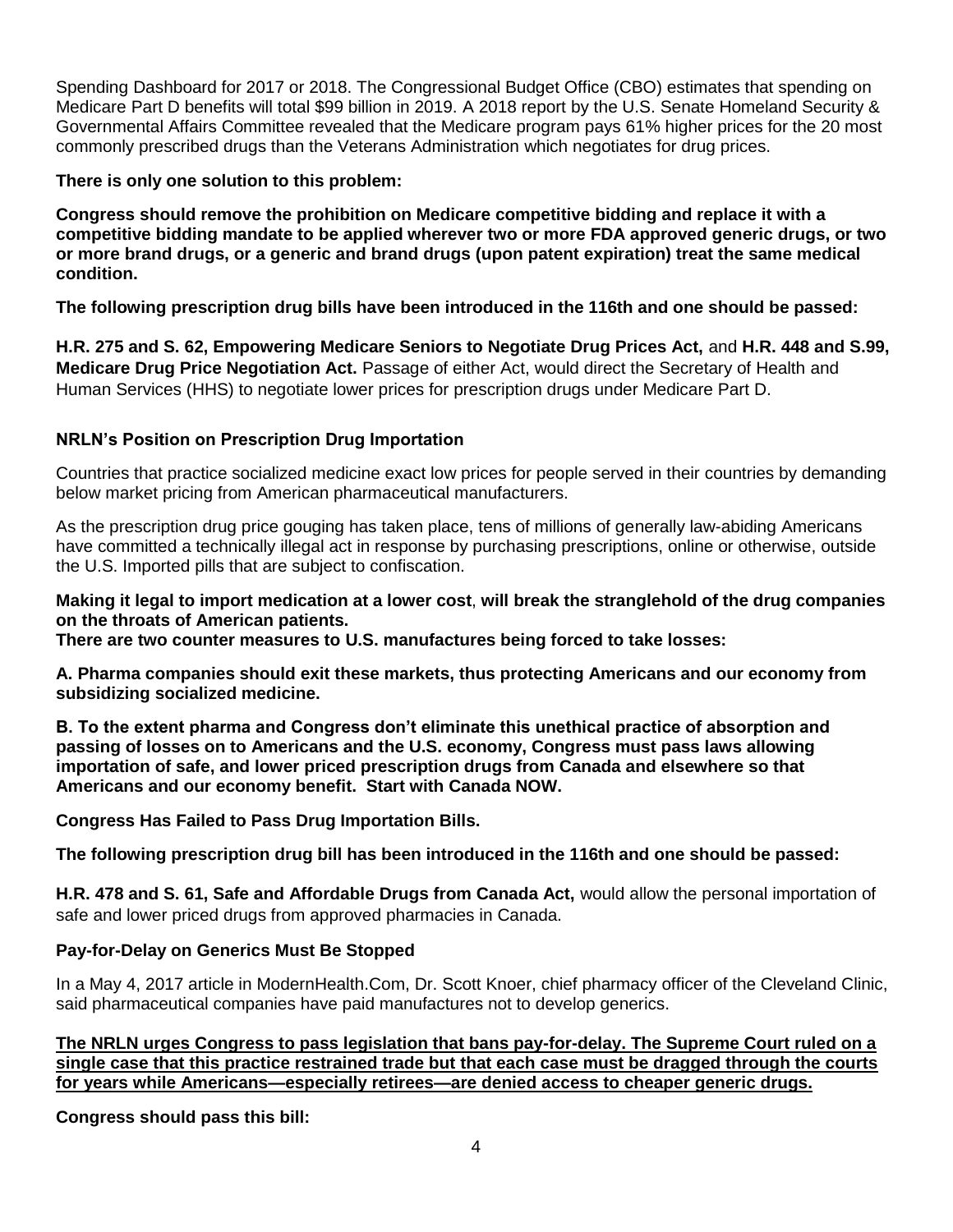**S. 64, Preserve Access to Affordable Generics and Biosimilars Act,** would prohibit the practice of pay-fordelay by brand name drug companies who make deals to delay or keep less expensive generic drugs off the market. In addition, it would prohibit biological product manufacturers from compensating biosimilar and interchangeable companies to delay the entry of biosimilar biological products and interchangeable biological products.

## **President Trump's Plan for International Price Indexing**

President Trump announced on October 25, 2018 that his administration is moving to stop "global freeloading" by foreign nations when it comes to the price that Americans pay for prescription drugs. Saying that drug companies have "rigged the system" against American consumers by charging higher prices in the U.S. than they do abroad, President Trump proposed creating an "international pricing index" as a benchmark to decide how much the government should pay for prescription drugs covered by Medicare's Part B outpatient program.

HHS estimates the new pricing index — which the agency says would apply to 50% of the country — would save Medicare \$17.2 billion over five years. Medicare now pays the average sales price of a medicine in the United States, plus a fee based on a percentage of that price. Under the new model, Medicare would pay fees to doctors that are more closely aligned with what other countries pay.

Although President Trump called the proposal "a revolutionary change," **it wouldn't affect prescription drugs bought from pharmacies**. It would only apply to infused and injected drugs administered by physicians at doctor's offices and in hospitals (some of the most expensive drugs older patients get), and only in half the country which has not been identified. It would take effect in late 2019 or 2020.

# **Prices of Many Generic Drugs Climb Higher**

Generic drugs represent about 90% of all prescription filled and have been one of the few bargains for Americans. However, the cost savings on generics are slowing. Pharmaceutical experts have begun to notice something even more disturbing. The prices of many generic drugs that have been around for years have suddenly spiked. AARP's Public Policy Institute found that 27% of the most widely used generics have gone up in price, in some cases into the stratosphere.

On June 13, 2017 as members of the Senate Committee on Health, Education, Labor and Pensions gathered to discuss the rising cost of prescription drugs, the prices of 14 common medications were increased by some 20% to 85%. The affected drugs would appear to be unlikely candidates for price hikes. All were generic drugs, which lack patent protection and therefore tend to be much less expensive.

## **NRLN Supports Funding FDA to Speed Approval of Generics**

## **The NRLN supports providing adequate funding to clear the FDA product approval backlog of over 4,000 generics. This would make more affordable alternatives more readily available to patients.**

In was reported in a July 25, 2017 Los Angeles Times article that Dr. Scott Gottlieb, head of the Food and Drug Administration, told a conference that since the FDA has no power to dictate price to drug companies the agency will focus on speeding up the approval process for generic drugs so consumers have cheaper alternatives to branded drugs. He also wants to encourage greater competition among drug companies to lower prices.

The FDA has approved more than 1,600 generic drug applications since January 2017 – about a third more than it did in 2015 to 2016. However, more than 700 (about 44%) of those generics weren't on the U.S. market as of early January 2019, according to an analysis by Kaiser Health News. Also disgusting, 36% of generics that would be the first to compete against a branded drug are not yet for sale. That means thousands or even millions of patients have no option beyond buying branded drugs that can cost thousands of dollars per month.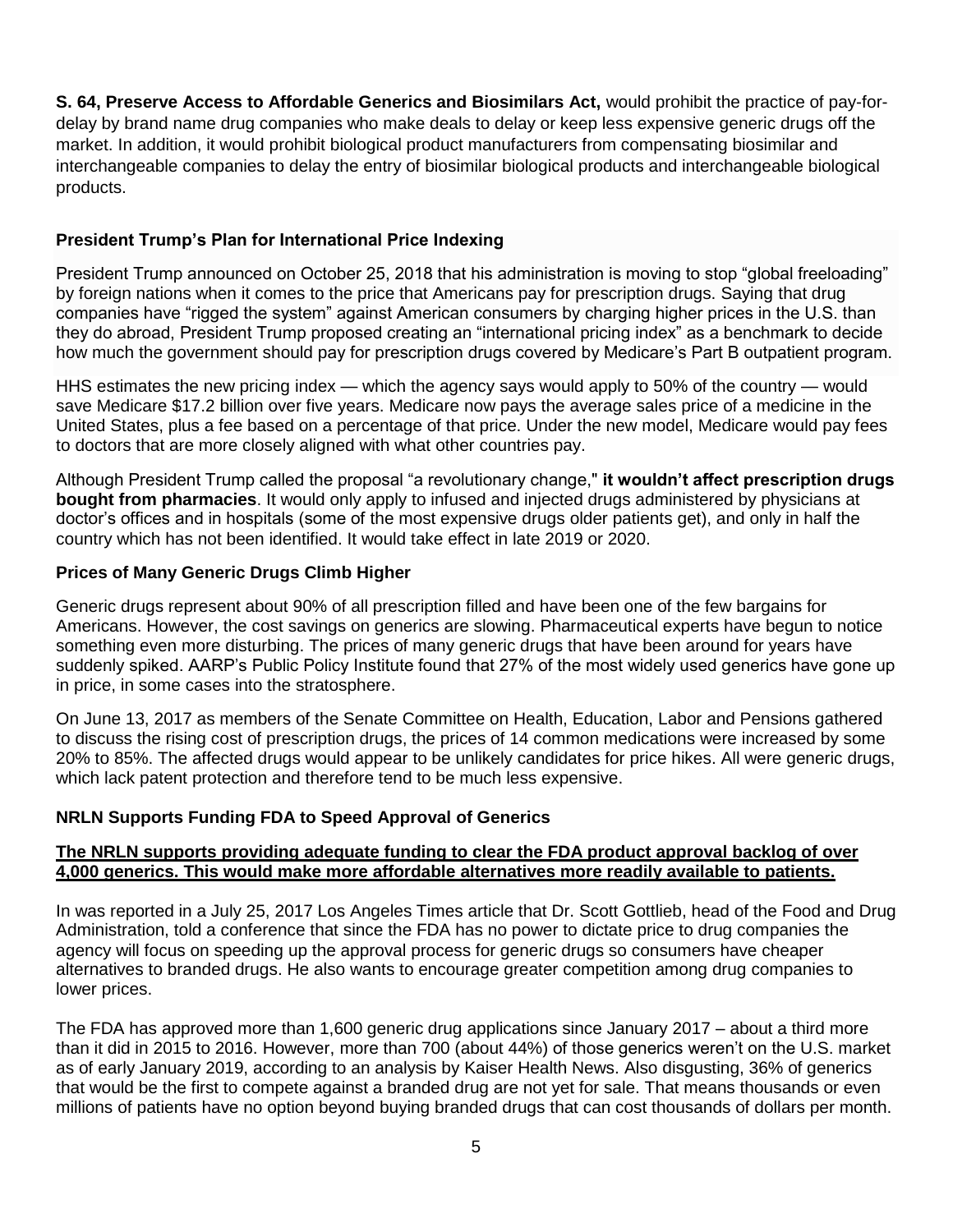Consumers pay 94% of the branded drug price on average when one generic firm enters the market, but that drops to 52% with two competitors and to 44% with three, according to an FDA analysis. The savings ripple across the health-care system, and in 2016 generics saved \$253 billion, according to a June 2017 report from the Association for Accessible Medicines.

Experts say a variety of factors are to blame. Generics sellers have fought for years against patent litigation and other delay tactics that protect brand-name drugs from competition. In recent years, vast industry consolidation has reduced the ranks of companies willing to purchase and distribute generics. And, in some cases, makers of generics obtain approvals and ultimately make a business decision to sit on them.

"It's a real problem because we're not getting all the expected competition," Gottlieb said in an interview with KHN, adding that it will be difficult to solve because it has so many causes.

# **A Grim Scenario**

It's a grim scenario some doctors say they are all too familiar with. "As physicians, all too often we are seeing the situation where we prescribe a medication and a patient says 'doc, I just can't afford it.' We hear that all the time," says Wayne Riley, M.D., past president of the American College of Physicians.

Pharmacists are worried too, seeing the everyday effects of not being able to afford medications. Says Beverly Schaefer, RPh, co-owner of Katterman's Sand Point Pharmacy in Seattle, "More and more I'm seeing that consumers are becoming acutely aware of rising drug prices. They are stretching doses, seeking alternatives, asking more questions of their doctor and pharmacist, and sometimes refusing prescriptions or asking for a less expensive treatment option.

# **It's Time to Pass Bills to Reduce Prescription Drug Prices**

Too many Americans are having to choose between paying for food, housing and other necessities, or try to stretch out their drug supply by cutting the prescribed dose or worse, simply going without their medicines.

Retirees, prospective retirees, and most Americans are suffering with prescription drug price gouging. This is at the expense of deferring or passing up altogether the purchase of goods and services that prop up the U.S. economy and thus federal tax revenue that sustains our country. Members of Congress cite internal opinions and old studies that defy logic and reality, and Pharma has far too much influence over public policy on this matter. It is time to change policy, to pass prescription drug importation and Medicare competitive bidding bills and to outlaw pay-for-delay and other obstructing tactics once and for all!

Retirees know that interim steps already suggested by several in Congress would not go anywhere near the realm of government price setting. Retirees also know that the high prices they are paying for prescription drugs only serves to support market entry of those same drugs into countries around the world. It is time for Congress to pass and the President to sign commonsense legislation and stand up for Americans' health and stop the prescription drug price gouging. Talk is cheap, drugs are not. There is no time to waste!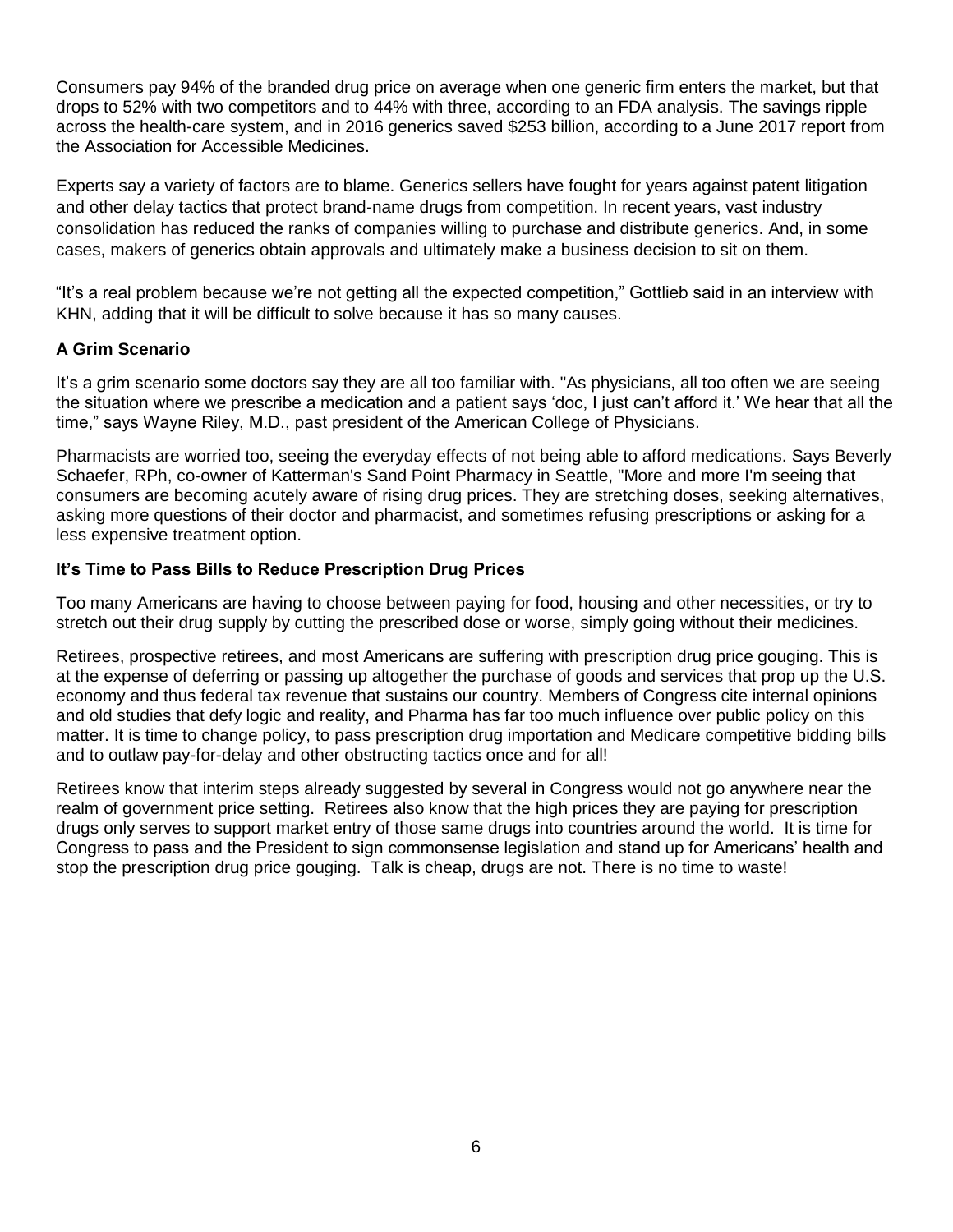



# Congress and President Must Act to Reduce Price of Prescription Drugs

*Talk Is Cheap – Drugs Are Not!*

*2/25/2019*

# **Table of Contents**

| Americans, Especially Seniors, Caught in Pharma's Perfect Storm    | Page 8  |
|--------------------------------------------------------------------|---------|
| <b>Price Increases for Brand-Name Drugs</b>                        | Page 9  |
| <b>Americans Want Action to Reduce Drug Prices</b>                 | Page 9  |
| <b>NRLN Advocates Legislation to Reduce Drug Prices</b>            | Page 11 |
| <b>NRLN's Position on Prescription Drug Competitive Bidding</b>    | Page 11 |
| <b>NRLN's Position on Prescription Drug Importation</b>            | Page 12 |
| <b>Congress Has Failed to Pass Drug Importation Bills</b>          | Page 13 |
| Drugs Are Imported Without Lower Prices for Americans              | Page 14 |
| <b>NRLN Supports Funding FDA to Speed Approval of Generics</b>     | Page 14 |
| Pay-for-Delay on Generics Must Be Stopped                          | Page 15 |
| Other Bills the NRLN Has Supported                                 | Page 16 |
| HHS Secretary Already Has Authority to Import Canadian Drugs       | Page 16 |
| <b>Pharma's Influence with Members of Congress</b>                 | Page 17 |
| As Drug Prices Increase, Quality of Life Goes Down                 | Page 18 |
| <b>A Grim Scenario</b>                                             | Page 18 |
| U.S. Drug Prices Are Higher Than in Rest of World                  | Page 19 |
| <b>President Trump's Plan for International Price Indexing</b>     | Page 20 |
| <b>Pharma's Research and Development Spending</b>                  | Page 21 |
| <b>Prices of Many Generic Drugs Climb Higher</b>                   | Page 22 |
| Investigation of Generic Drugs 'Cartel'                            | Page 23 |
| Old Drugs Are Reformulated as Costly New Drugs                     | Page 24 |
| <b>Pharmacy Benefit Managers Raise Prices</b>                      | Page 25 |
| <b>Express Scripts Looks to Limit Rebate Model</b>                 | Page 26 |
| <b>Trump Administration Targeting PBMs Rebate Game</b>             | Page 26 |
| <b>Legislation Signed Prohibiting 'Gag Clauses' for Pharmacies</b> | Page 26 |
| <b>Employer Health Benefits Declining for Retirees</b>             | Page 26 |
| It's Time to Pass Bills to Reduce Prescription Drug Prices         | Page 27 |
|                                                                    |         |

*American Retirees Education Foundation (AREF) and National Retiree Legislative Network (NRLN) Terms of Use: This entire document is protected by U.S. copyright laws. It may not be altered or used for any commercial purpose without the written consent of the AREF and NRLN. It may be displayed, copied and distributed for noncommercial purposes providing you clearly attribute use of any part or all of it to the AREF and NRLN.*

This whitepaper was researched and written for the American Retirees Education Foundation (AREF). The AREF expands the research and education reach of the National Retiree Legislative Network (NRLN). *To discuss the NRLN position on this subject, contact Alyson Parker at 813-545-6792 or [executivedirector@nrln.org](mailto:executivedirector@nrln.org)*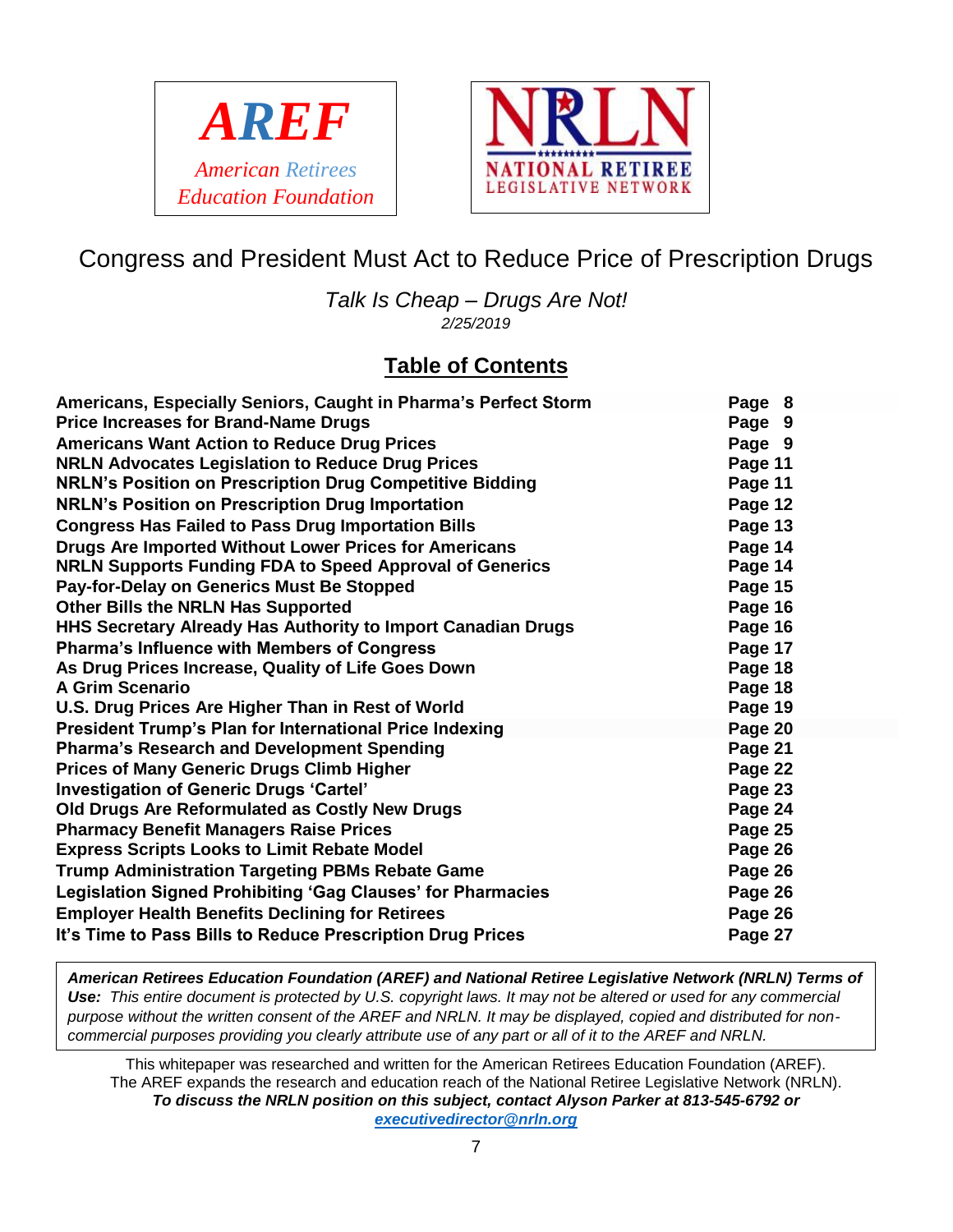



# Congress and President Must Act to Reduce Price of Prescription Drugs

## *Talk Is Cheap – Drugs Are Not! 2/25/2019*

In spite of a lot of talk by members of Congress and the President on the importance of making prescription drug prices more affordable, 30 drug companies announced at the beginning of 2019 price increases in the United States on more than 250 drugs. The price increases – the first of more to come in 2019 – ranged from 5% to 9.5% well above the nations rate of inflation.

Rx Savings Solution CEO Michael Rea told Reuters News Agency for a January 2, 2019 article: "Requests and public shaming haven't worked [to lower drug prices]. We expect the number of 2019 increases to be even greater than in past years."

The early 2019 price increases undercut President Trump's message that he is cracking down on high drug costs. In August 2018, a number of drug-makers announced price freezes or walked back planned price increases in response to threats from the President on Twitter.

However, at the time industry insiders told the Politico newspaper that the moves by drug-makers were an easy way to give President Trump a symbolic win in the hopes of preventing any meaningful crackdown. The price increases reported in January 2019 lend credence to that analysis.

Pharma had reacted positively to a drug pricing plan unveiled by the administration in May 2018, viewing it as unlikely to have a major impact on prices. The industry began to worry, however, when the administration floated a proposal in October 2018 to tie Medicare prices of certain drugs to an international average. Some members of Congress have voiced opposition to the President's proposal, saying it would be price fixing.

## **Americans, Especially Seniors, Caught in Pharma's Perfect Storm**

Americans, especially the 58 million Americans age 65 and older and people with disabilities on Medicare, are caught in the terrible perfect story of prescription drug price gouging. They are taking more expensive medications while living on fixed incomes. Even with their Medicare Part D prescription drug plan they are paying substantial out-of-pocket costs. This means that they especially feel the pain of pharmaceutical companies' relentless price increases while bills that would provide lower prices have not been passed by Congress.

The 62 million seniors and people with disabilities who receive Social Security have been especially harmed. Since 1992, the growth in out-of-pocket healthcare costs, including prescription drugs, has outstripped Social Security's cost-of-living adjustments by more than a third.

Total U.S. prescription sales in the 2017 calendar year were \$455.9 billion, according to a May 7, 2018 report by the American Journal of Health-System Pharmacy. On a per capita basis, inflation-adjusted retail prescription drug spending in the U.S. increased from \$90 in 1960 to \$1,025 in 2017, according to a February 14, 2018 report in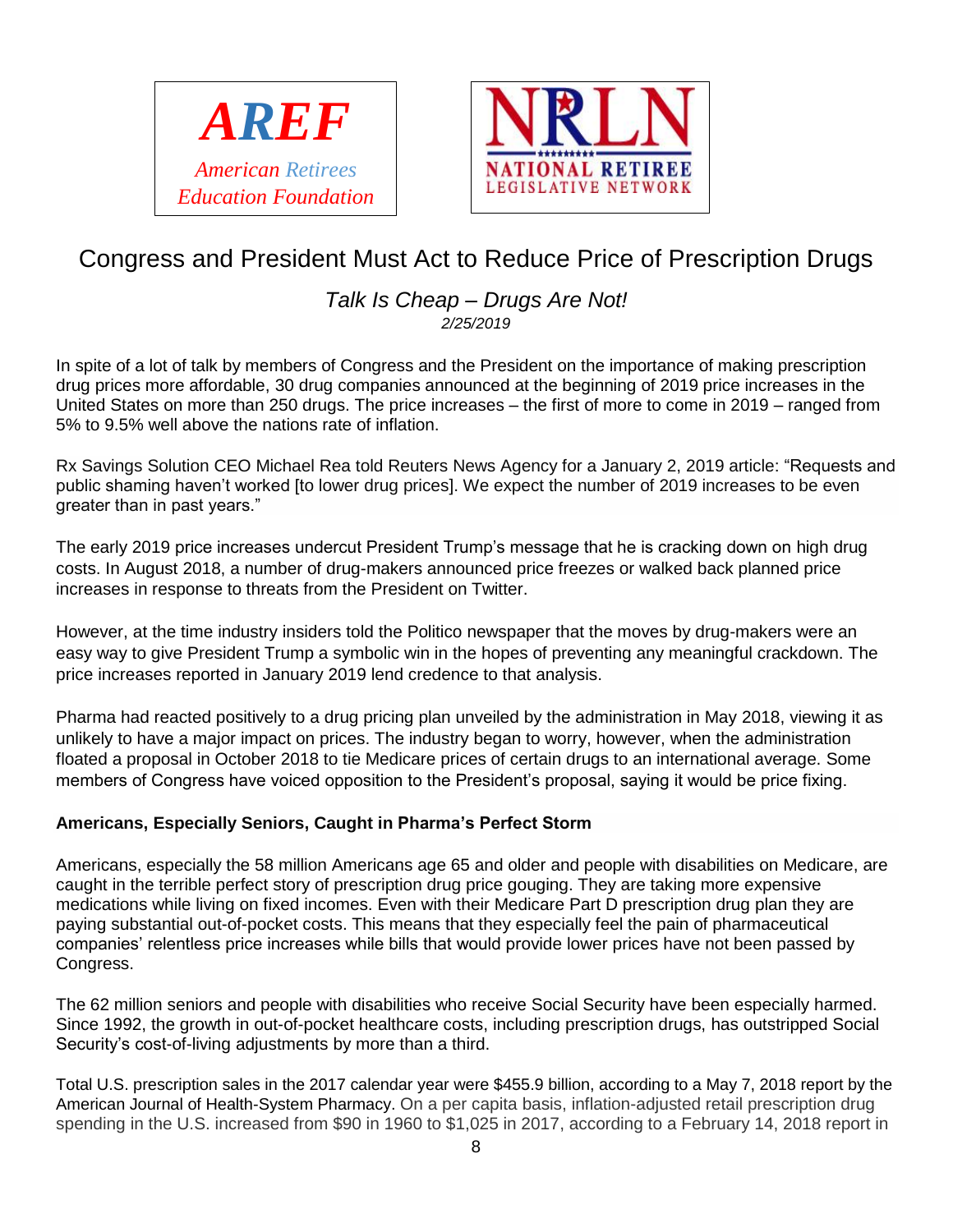Health News. In the same report, prescription drugs are expected to see the fastest annual growth over the next decade, rising an average of 6.3% per year, due to higher drug prices and more use of specialty drugs such as those for genetic disorders and cancer.

Per capita prescription drug spending in the United States exceeds that in all other countries – even 40% more than Canada for essentially the same medications – largely driven by brand-name drug prices that have been increasing in recent years at rates far beyond the Consumer Price Index (CPI).

Just because there are more drugs on the American market, that doesn't mean all patients can access them. "To think that patients have full access to a wide range of products isn't right," Aaron Kesselheim, an associate professor of medicine at Harvard Medical School, said in a May 10, 2018 article on Vox.Com. "If the drugs are so expensive that you can't afford them, that's functionally the same thing as not even having them on the market."

## **Price Increases for Brand-Name Drugs**

Brand-name prescription drug prices have doubled between 2008 and 2016 and retail prices for some of the most popular prescription drugs older Americans take to treat everything from diabetes to high blood pressure to asthma increased by an average of 8.4% in 2017, far exceeding the 2.1% inflation rate for other consumer goods and services, according to a September 26, 2018 report from the AARP Public Policy Institute.

AARP's study found that in 2017 the retail price of the popular brand-name drug **Lyrica**, which is used to treat fibromyalgia, a disorder characterized by widespread musculoskeletal pain, increased by 19.3%; the price of diabetes drug **Januvia** increased by 8.2%, and the price of **Benicar**, a widely used medicine for high blood pressure, increased by 17.8%.

A September 26, 2018 Forbes article reported that the Associated Press (AP) analyzed 26,176 changes in list prices for branded drugs from 2015 through mid-September 2018 and concluded drug companies raised prices more frequently than they cut them. In fact, price increases outpaced decreases by 16.5-to-1 in June and July 2018.

In July 2018, Bloomberg introduced a tool to track what has happened to prices for some of the most widely used drugs. The prices for 40 commonly used drugs in six categories—diabetes, cancer, HIV, multiple sclerosis, asthma and chronic obstructive pulmonary disease, and autoimmune diseases such as rheumatoid arthritis and psoriasis—were compared over a three-year period. Starting from June 2015, the indexes tracked the average percent increase in drug prices through late June 2018. Prices are based on data from Connecture Inc.

For all six categories of drugs, list prices rose far faster than inflation. Prices for 10 commonly used diabetes drugs rose 25.6%, on average, while average prices for rheumatoid arthritis and other autoimmune treatments rose 40.1%. The latter category includes AbbVie Inc.'s Humira, the biggest-selling drug in the world. Prices for the injection soared 52% on five separate price increases.

Another drug with an unusually big increase in the period was Bayer AG's liver cancer pill **Nexavar**, whose cost rose 51% on six separate price hikes, to \$155.59 per pill, according to Connecture. **Nexavar** now costs \$18,670 per month for patients who take the typical dose.

## **Americans Want Action to Reduce Drug Prices**

Americans are outraged that they are losing access to lifesaving and life-enhancing treatments because they have become less and less affordable.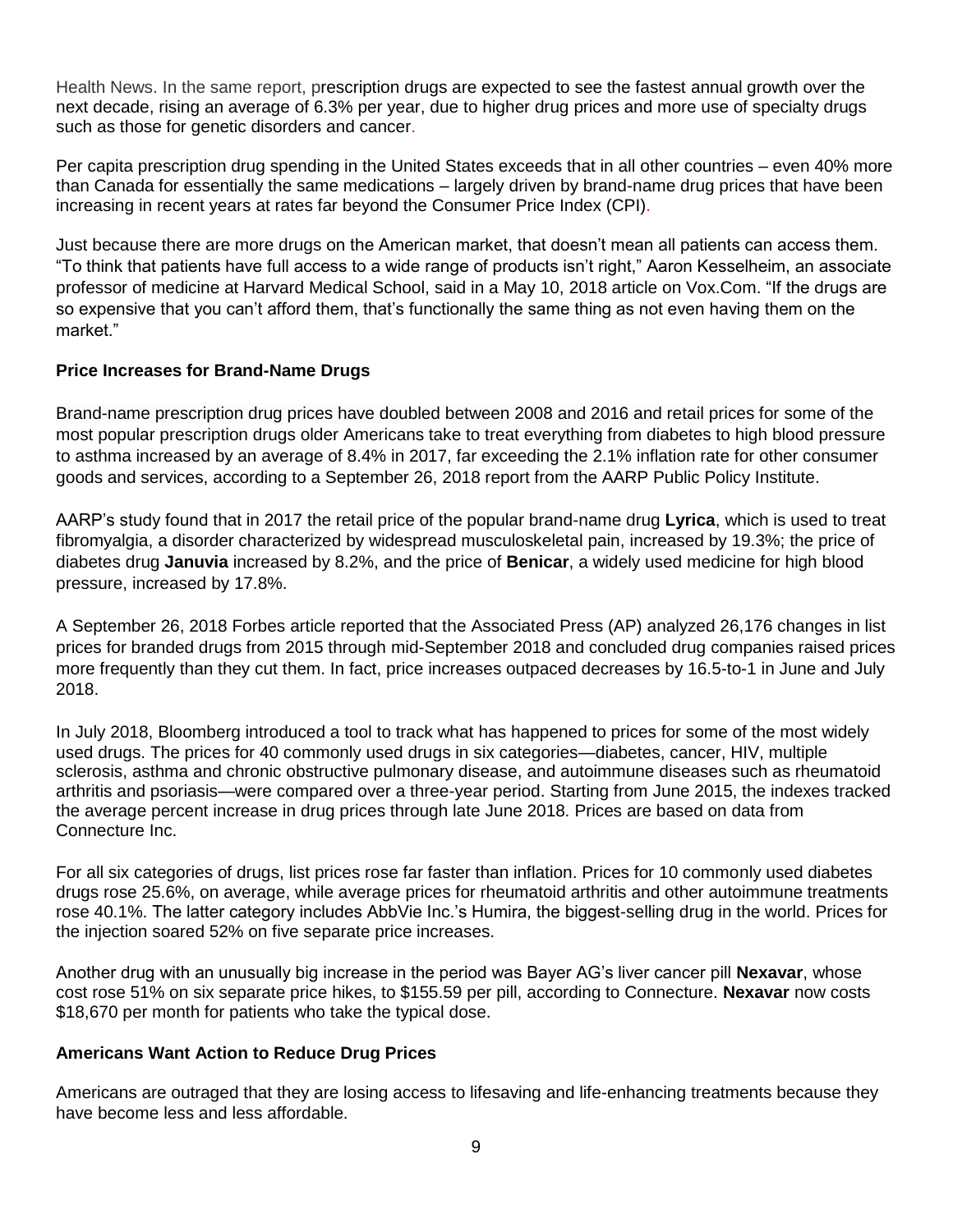Three-quarters of Americans consider the cost of prescription drugs in the United States to be "unreasonable," despite promises from Congress and the President to rein in prices, according to a poll results released on September 13, 2018 by the West Health Institute, a nonpartisan, nonprofit healthcare research organization, and conducted by NORC at the University of Chicago.

In that poll, only 16% approve of how of how Republicans in Congress are addressing high prescription drug prices and only 20% approve of what Democrats in Congress are doing to reduce drug prices. Only 23% of the public approves of how President Trump is dealing with the high cost of prescription drugs.

Also, the survey found that 82% of Americans favor allowing Medicare to negotiate directly with drug companies to get lower prices; 82% support allowing more generics to compete with name brand drugs; 80% want more transparency on pricing from drug companies; 65% want Americans to be allowed to purchase drugs from Canada, and 52% want prescription drug advertising eliminated.

"The rising cost of prescription drugs is a growing economic and public health crisis that hurts the U.S. economy and threatens individual health and financial security, and Americans want solutions. Unfortunately, they don't feel like they're getting them from Washington," said Shelley Lyford, president and CEO of the West Health Institute. "Our representatives in Washington D.C. need to make lower drug prices a reality instead of simply an empty campaign promise."

A poll conducted by Goldman Sachs (GS) Strategy Group and reported in an article in The Hill newspaper on February 5, 2018 showed 85.5% of registered voters surveyed think lowering the cost of prescription drugs should be a "top priority" or an "important priority" for Congress. The poll also showed three-fourths of registered voters think Congress and President Trump need to do more to lower the cost of drugs.

The Kaiser Family Foundation (KFF), a nonprofit, nonpartisan organization focused on health care, periodically conducts its Health Tracking Poll. Poll results released on March 23, 2018 found that approximately 80% of Americans think that the cost of prescription drugs is unreasonable, and 73% believe that pharmaceutical companies are making too much profit on their products.

Most respondents (72%) said that pharmaceutical companies have too much influence in Washington, 77% said that pharma's profits are a major factor contributing to the high cost of drugs, and just over half had an unfavorable view of pharmaceutical companies.

Respondents said that the government should negotiate lower prices for the Medicare program (92%); encourage generic market entry (87%); require manufacturers to disclose pricing information (86%), and allow for importation of cheaper drugs from Canada (72%). With respect to drug importation, more respondents (76%) felt confident that buying imported Canadian drugs would make medicine affordable without sacrificing quality versus buying drugs from Canadian online pharmacies (68%).

More than half of respondents (52%) said that passing legislation to bring down the price of drugs should be a top priority for Congress and President Trump.

The poll results were not unique to 2018. KFF reported poll results in March 2017 that more than half of Americans say that lowering the cost of prescription drugs is a top priority. The KFF poll in October 2016 found that 74% of responders said Congress and the President should make sure that high-cost drugs for chronic conditions are affordable to those who need them and 63% said the government should take action to lower prescription drug prices. A KFF poll of 1,800 Americans in July 2015 by the KFF showed that allowing Medicare to negotiate lower drug prices is supported by 87% of Americans.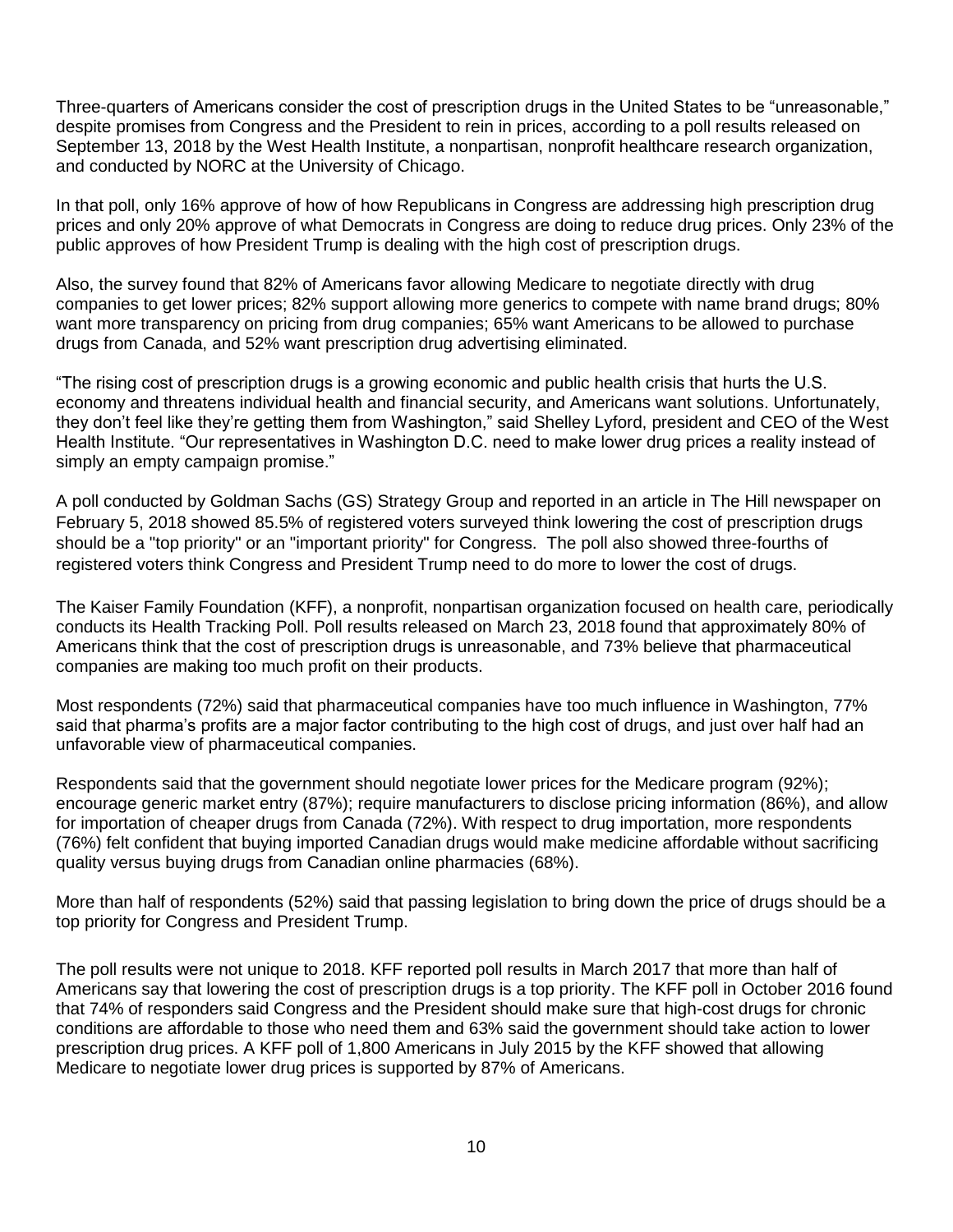Despite the calls by Americans for actions by the 114th Congress (2015 & 2016), the 115th Congress (2017 & 2018) and two Presidential administrations nothing tangible has been done to curtain prescription drugs price gouging.

## **NRLN Advocates Legislation to Reduce Drug Prices**

Since 2009 the National Retiree Legislative Network (NRLN) has aggressively advocated federal legislation to curtail rising health care cost through more competition in America's pharmaceutical market through competitive bidding by Medicare for prescription drugs and the importation of safe lower cost prescription drugs from Canada and other nations that meet Federal Drug Administration (FDA) safety standards.

Rather than go into a decade of the NRLN's efforts to reduce the cost of prescription drugs for Americans, especially retirees living on fixed incomes, a review of the bills support by the NRLN in the 114th and 115th Congresses and the past and current Presidential administrations will serve to point out their failures.

### **The NRLN supports passage of legislation for Medicare to be directed to take competitive bids for prescription drugs and allowing importation of safe and less expensive drugs from Canada.**

# **NRLN's Position on Prescription Drug Competitive Bidding**

Members of Congress have quoted CBO studies to wrongly justify a claim that the CBO and others have said that there would be very little savings if Health and Human Services (HHS) required competitive bidding for Medicare's drug business. These are old irrelevant claims. Other than two letters written in the 2006-2007 period by two incumbent CBO Directors to Oregon Senator Ron Wyden and others, there are no published relevant studies made available to support this claim. It has been said that the Health and Human Services (HHS) Secretary would have to be authorized to set (not competitively bid) prices. In some cases, such as in chronic and fatal disease treatment drugs, this may be even more problematic today.

Total retail prescription drugs filled at pharmacies in 2017 reached 4.063 billion. Since 2007, generic drug availability has mushroomed from less than 20% of drugs dispensed in the U.S. to where today they represent around 90% of the pills, capsule and injected drug units sold. A growing number of these drugs treat the same ailments! And, a growing number will treat even more as drug patents expire. This data is not speculation or political rhetoric.

Current law bars Medicare from negotiating drug prices. This is known as the "noninterference" clause in the **Medicare Modernization Act of 2003** which stipulates that the HHS Secretary "may not interfere with the negotiations between drug manufacturers and pharmacies and PDP sponsors, and may not require a particular formulary or institute a price structure for the reimbursement of covered Part D drugs. In effect, this provision means that the government can have no role in negotiating or setting drug prices in Medicare Part D.

Medicare is required to cover nearly all drugs that the Food and Drug Administration approves. This means that Medicare must cover drugs that aren't an improvement over what currently exists, so long as the FDA finds they're safe for human consumption. Drugmakers know that as long as their products are safe, Medicare must buy them.

"For Medicare, the sky really is the limit," on drug prices, says Jamie Love, who has studied drug pricing and directs the Washington D.C. nonprofit Knowledge Ecology International.

CNN Business reported on May 15, 2018 that the Centers for Medicare & Medicaid Services (CMS) spent \$174 billion on prescription medications in 2016, or 23% of its total budget. CMS has not updated its Drug Spending Dashboard for 2017 or 2018. The Congressional Budget Office (CBO) estimates that spending on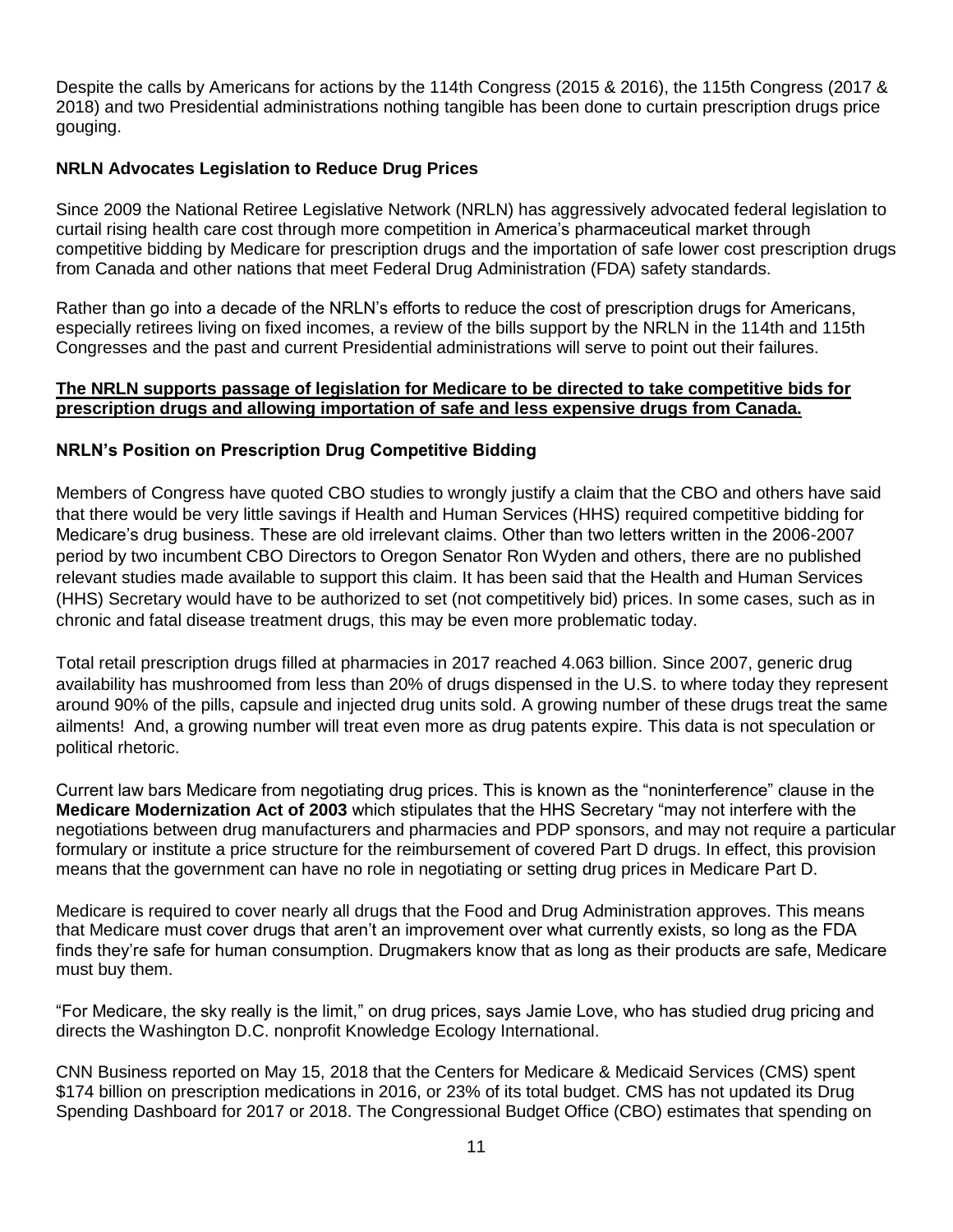Part D benefits will total \$99 billion in 2019. A 2018 report by the U.S. Senate Homeland Security & Governmental Affairs Committee revealed that the Medicare program pays 61 percent higher prices for the 20 most commonly prescribed drugs than the Veterans Administration which negotiates for drug prices.

**There is only one solution to this problem:**

**Congress should remove the prohibition on Medicare competitive bidding and replace it with a competitive bidding mandate to be applied wherever two or more FDA approved generic drugs, or two or more brand drugs, or a generic and brand drugs (upon patent expiration) treat the same medical condition.** 

**The following prescription drug bills have been introduced in the 116th and one should be passed:**

**H.R. 275 and S. 62, Empowering Medicare Seniors to Negotiate Drug Prices Act,** and **H.R. 448 and S.99, Medicare Drug Price Negotiation Act.** Passage of either Act, would direct the Secretary of Health and Human Services (HHS) to negotiate lower prices for prescription drugs under Medicare Part D.

The *Medicare Prescription Drug Price Negotiation Act* was introduced in 2015 in the 114th Congress (S.31 and H.R. 3061) and again in 2017 in the 115th Congress (S. 41 & H.R. 242) in the House and Senate and was not passed. Passage of the bill would have allowed for Medicare to negotiate the best possible price of prescription drugs. When government CBO staff last analyzed the Medicare prescription drug price negotiation proposal in 2006-2007, they estimated savings would be "negligible." That's in part due to uncertainty about what specific powers Congress would provide Medicare to have in negotiations, more importantly this study used market data that is over ten years old. NRLN original 2007 saving estimate was \$15 billion per year which would have been at approximately \$54 billion per year in 2016.

The NRLN and its members lobbied for the passage of the *Medicare Prescription Drug Price Negotiation Act* during the past two Congresses and is urging its introduction and passage in 2019 in the 116th Congress.

President Trump's plan to lower prescription drug prices announced on May 11, 2018, called "American Patients First" stops short of allowing Medicare to directly negotiate with manufacturers on prices, something he had called for on the campaign trail in 2016. [Health and Human Services](https://www.cnbc.com/id/105140355) Secretary [Alex Azar,](https://www.cnbc.com/alex-azar/) a former Eli Lilly executive, has opposed allowing Medicare bidding for lower drug prices.

# **NRLN's Position on Prescription Drug Importation**

Countries that practice socialized medicine exact low prices for people served in their countries by demanding below market pricing from American pharmaceutical manufacturers.

## **There are two counter measures to our manufactures being forced to take losses:**

**A. Pharma companies should exit these markets, thus protecting Americans and our economy from subsidizing socialized medicine.**

**B. To the extent pharma and Congress don't eliminate this unethical practice of absorption and passing of losses on to Americans and the U.S. economy, Congress must pass laws allowing importation of safe, and lower priced prescription drugs from Canada and elsewhere so that Americans and our economy benefit. Start with Canada NOW.**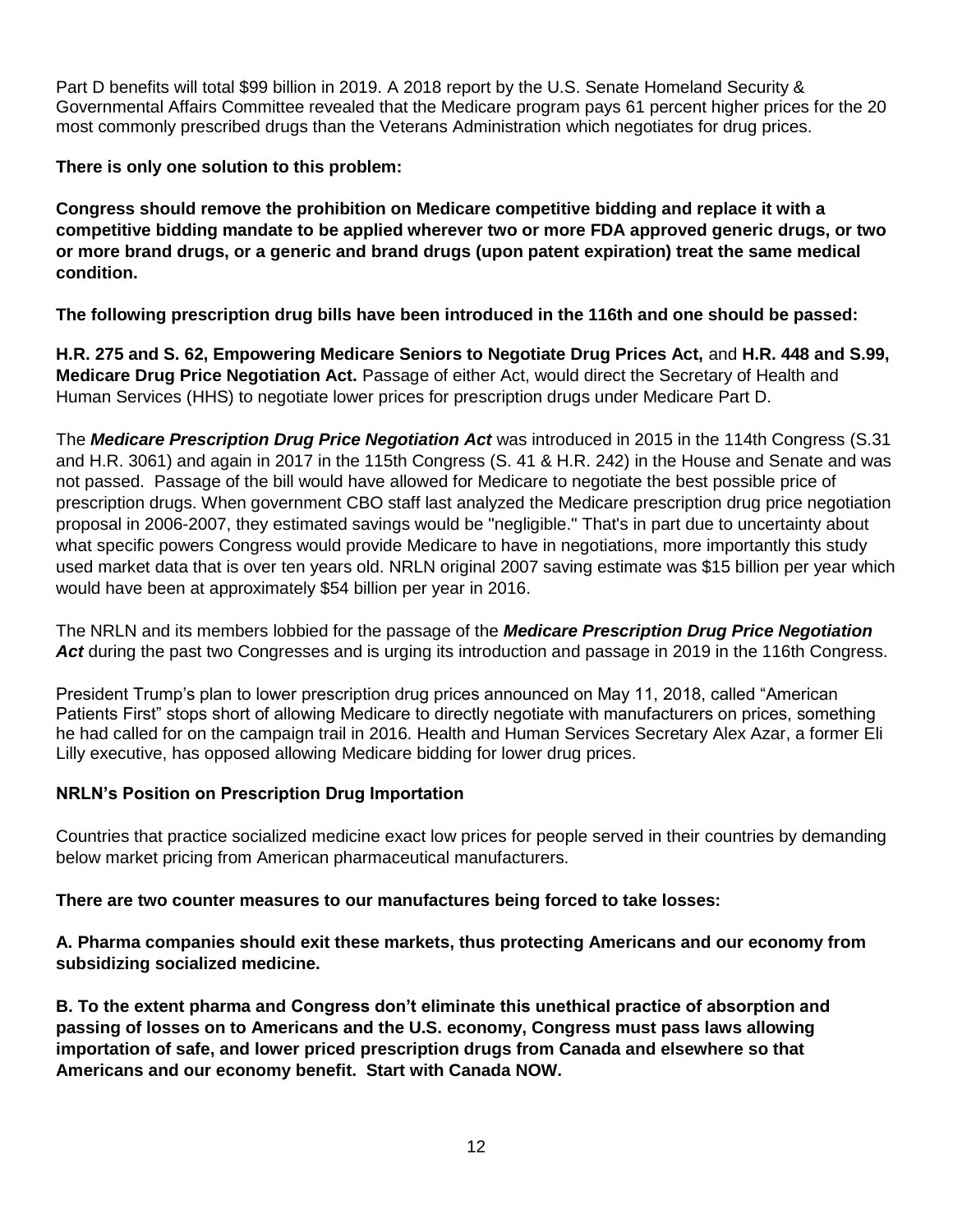# **Congress Has Failed to Pass Drug Importation Bills**

# **The following prescription drug bill has been introduced in the 116th and one should be passed:**

**H.R. 478 and S. 61, Safe and Affordable Drugs from Canada Act,** would allow the personal importation of safe and lower priced drugs from approved pharmacies in Canada.

The *Safe and Affordable Drugs from Canada Act* was introduced in 2015 in the 114th Congress (S. 122 & H.R. 2228) and again in 2017 in the 115th Congress (S. 92 & H.R. 1480) in the House and Senate and was not passed. Passage of the bill would have required the Federal Drug Administration (FDA) to establish a personal importation program to allow individuals to import a 90-day supply of prescription drugs from an approved Canadian pharmacy. The *Affordable and Safe Prescription Drug Importation Act* (S. 469 & H.R. 1245) introduced on February 28, 2017 in the 115th Congress but was not passed. The bill would have instructed the secretary of Health and Human Services (HHS) to put forward regulations allowing wholesalers, pharmacies and individuals to import qualifying prescription drugs from licensed Canadian sellers. After two years, the secretary would have the authority to permit importation from countries in the Organization for Economic Co-operation and Development (OECD) with standards for the approval and sale of prescription drugs that are comparable to those in the United States.

| Drug           | Use                  | <b>USA</b> |       | Canada Difference |
|----------------|----------------------|------------|-------|-------------------|
| EpiPen         | for Anaphylaxis      | \$620      | \$290 | \$330             |
| Crestor        | for High Cholesterol | \$730      | \$160 | \$570             |
| Zetia          | for High Cholesterol | \$840      | \$183 | \$657             |
| Premarin       | for Estrogen Therapy | \$421      | \$84  | \$337             |
| <b>Abilify</b> | for Depression       | \$2,626    | \$436 | \$2,190           |
| <b>Nexium</b>  | for Heartburn        | \$736      | \$214 | \$522             |
| Synthroid      | for Hypothyroidism   | \$101      | \$50  | \$51              |
| Januvia        | for Diabetes         | \$1,064    | \$255 | \$809             |
| Celebrex       | for Arthritis        | \$895      | \$212 | \$683             |
| <b>Advair</b>  | for Asthima & COPD   | \$980      | \$212 | \$768             |
|                |                      |            |       |                   |

# Drug Prices USA vs. Canada

Source: Feb. 15, 2018 - [https://www.reddit.com/r/coolguides/comments/7xsqfo/drug\\_prices\\_canada\\_vs\\_usa/](https://www.reddit.com/r/coolguides/comments/7xsqfo/drug_prices_canada_vs_usa/)

The NRLN and its members lobbied for the passage of the *Safe and Affordable Drugs from Canada Act* and the *Affordable and Safe Prescription Drug Importation Act*. We are advocating the introduction the bills in 2019 in the 116th session of Congress and urging Congress to pass which of the bill that will give Americans the most relief from high prescription drug prices.

The Congressional Budget Office (CBO) analysis showed that passage of the *Affordable and Safe Prescription Drug Importation Act* would have allowed Americans to purchase lower-priced medicines from other countries and saved the federal government alone more than \$6.8 billion over ten years, including a reduction of \$5.1 billion in direct spending and roughly \$1.7 billion in increased revenue.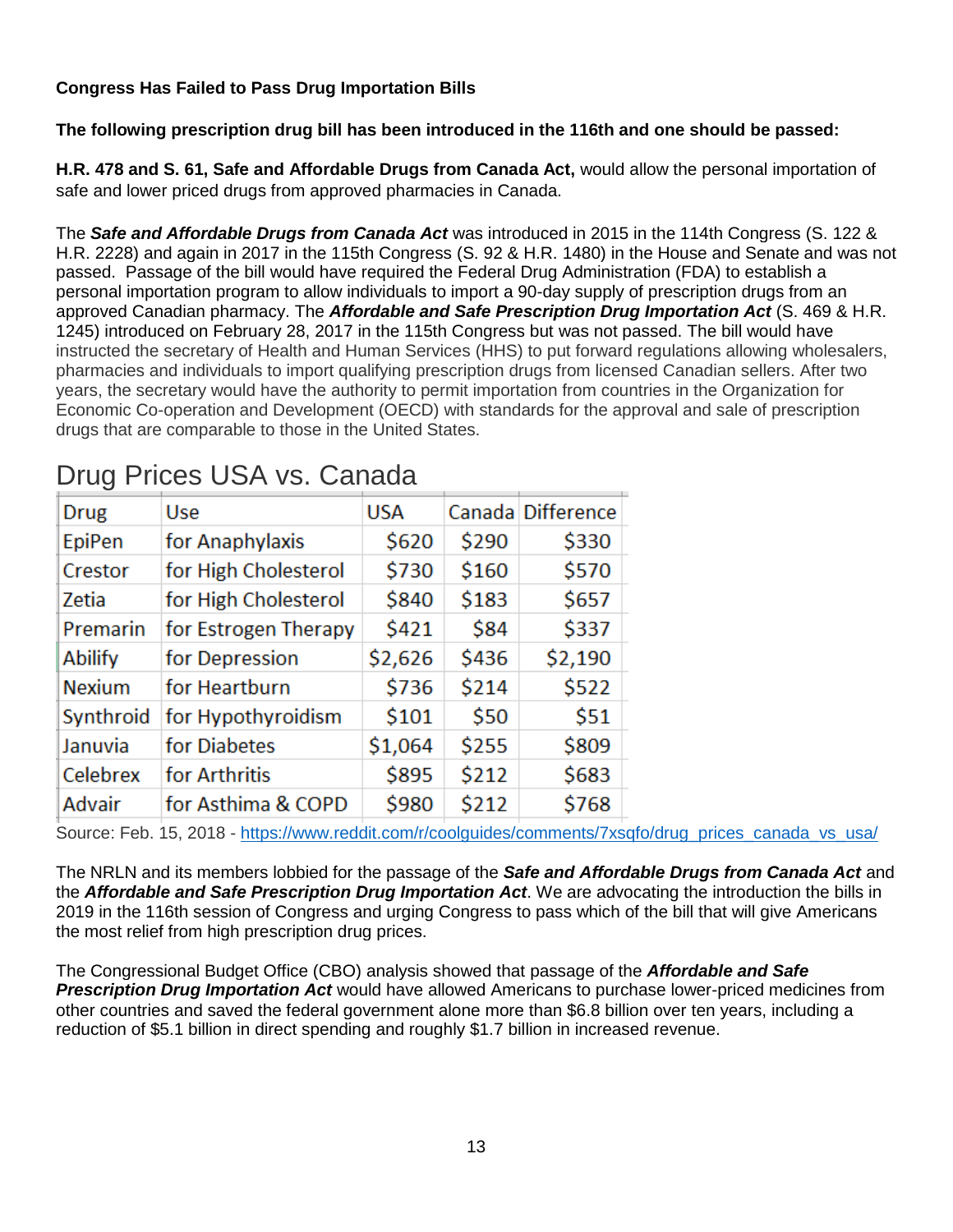# **Drugs Are Imported Without Lower Prices for Americans**

PharmacyChecker.com in an August 4, 2017 article stated its research findings showed that 70% of brand name medications sold in the U.S. pharmacies are not made in America. Its research data indicates that when Americans walk into their local pharmacy to fill a prescription, the pharmacist will mostly likely dispense an imported drug – assuming the patient can actually afford it. Around 45 million Americans — 18% of the adult population — said last year they did not fill a prescription due to cost, according to an analysis of data from the Commonwealth Fund by Gabriel Levitt, president of PharmacyChecker.com, whose company helps Americans buy medications online by vetting overseas pharmacies and comparing prices for different drugs.

The PharmacyChecker.com report, noted that the FDA states that 80% of active pharmaceutical ingredients (APIs) found in "American" drugs are imported. The FDA began using that statistic frequently in 2010, usually to note that pharmaceutical imports were growing*,* emphasizing the need for global engagement in its regulatory efforts.

The FDA also states that 40% of finished prescription drugs found in U.S. pharmacies were imported. PharmacyChecker.com data indicates that number is as high as 70%. The crux of the matter comes down to who controls the importation, which means distribution, of prescription drugs. The answer is the drug companies. Their control means they can protect high drug prices in America. That's why even medications that are made in America and shipped to Canada and worldwide cost so much more in the USA because reimportation is banned – except by the drug companies themselves!

As the prescription drug price gouging has taken place, tens of millions of generally law-abiding Americans have committed a technically illegal act in response by purchasing prescriptions, online or otherwise, outside the U.S. Imported pills that are subject to confiscation.

Making it legal to import medication at a lower cost, will break the stranglehold of the drug companies on the throats of American patients.

On a positive note, HHS Secretary Alex Azar [requested](https://www.ajmc.com/newsroom/fda-to-consider-policy-change-allowing-certain-prescription-drug-imports) that the FDA establish a working group to examine how to safely import prescription drugs from other countries in an effort to address price hikes of drugs produced by a single manufacturer with no competitor product on the market. Although similar ideas have traditionally been struck down by previous administrations, Azar believes there are certain situations in which importation could make sense, citing the example of the 5000% price hike on the drug Daraprim in 2015 that made then-CEO Martin Shkreli a household name.

## **NRLN Supports Funding FDA to Speed Approval of Generics**

## **The NRLN supports providing adequate funding to clear the FDA product approval backlog of over 4,000 generics. This would make more affordable alternatives more readily available to patients.**

In was reported in a July 25, 2017 Los Angeles Times article that Dr. Scott Gottlieb, head of the Food and Drug Administration, told a conference that since the FDA has no power to dictate price to drug companies the agency will focus on speeding up the approval process for generic drugs so consumers have cheaper alternatives to branded drugs. He also wants to encourage greater competition among drug companies to lower prices.

The FDA has approved more than 1,600 generic drug applications since January 2017 – about a third more than it did in 2015 to 2016. However, more than 700 (about 44%) of those generics weren't on the U.S. market as of early January 2019, according to an analysis by Kaiser Health News. Also disgusting, 36% of generics that would be the first to compete against a branded drug are not yet for sale. That means thousands or even millions of patients have no option beyond buying branded drugs that can cost thousands of dollars per month.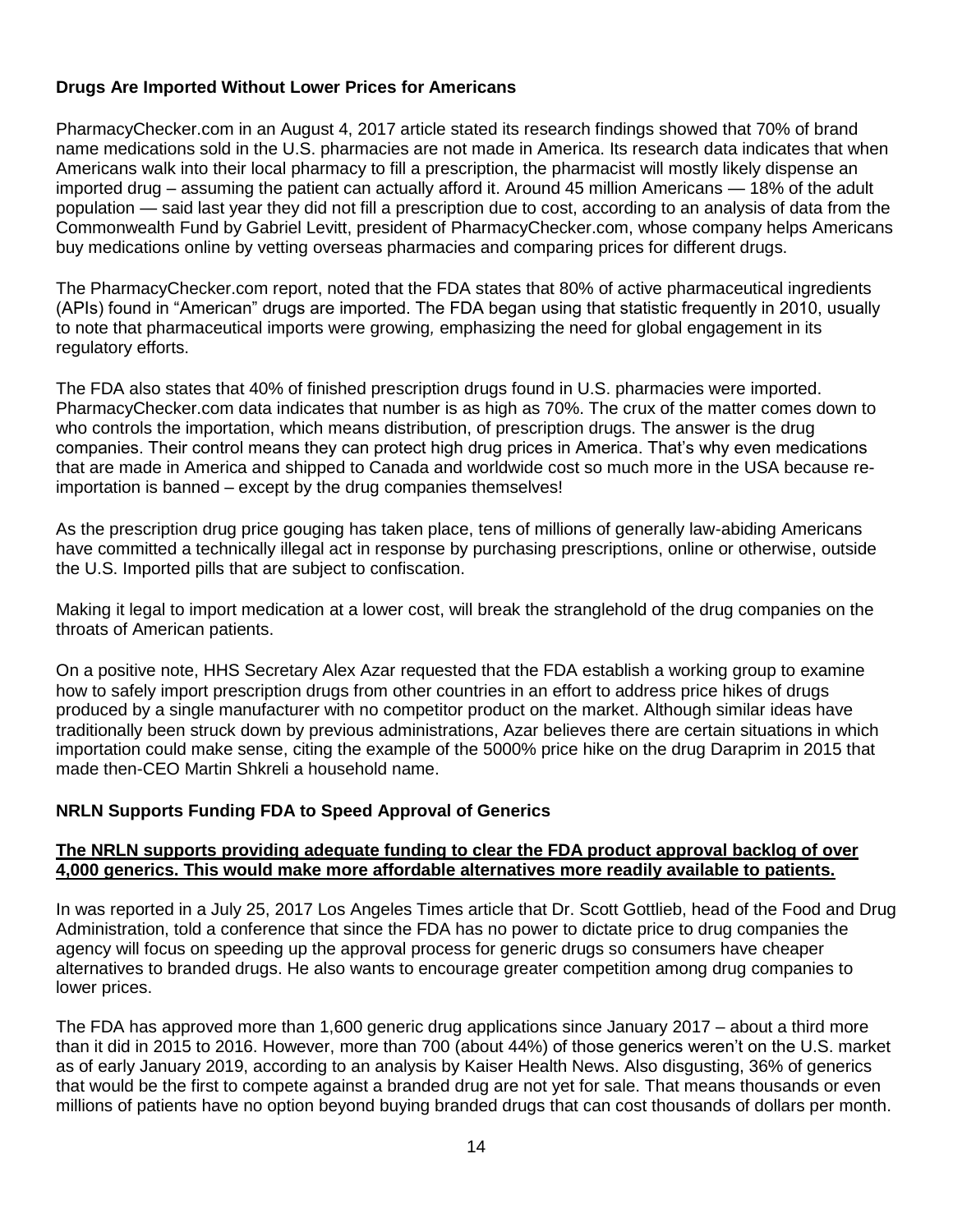Consumers pay 94% of the branded drug price on average when one generic firm enters the market, but that drops to 52% with two competitors and to 44% with three, according to an FDA analysis. The savings ripple across the health-care system, and in 2016 generics saved \$253 billion, according to a June 2017 report from the Association for Accessible Medicines.

Experts say a variety of factors are to blame. Generics sellers have fought for years against patent litigation and other delay tactics that protect brand-name drugs from competition. In recent years, vast industry consolidation has reduced the ranks of companies willing to purchase and distribute generics. And, in some cases, makers of generics obtain approvals and ultimately make a business decision to sit on them.

"It's a real problem because we're not getting all the expected competition," Gottlieb said in an interview with KHN, adding that it will be difficult to solve because it has so many causes.

In was reported in a July 25, 2017 Los Angeles Times article that Dr. Scott Gottlieb, head of the Food and Drug Administration, told a conference that since the FDA has no power to dictate price to drug companies the agency will focus on speeding up the approval process for generic drugs so consumers have cheaper alternatives to branded drugs. He also wants to encourage greater competition among drug companies to lower prices.

Commissioner Gottlieb said the agency has published an updated a list of medications that are off patent and have no competition; work to improve generic review times, and seek to "curtail gaming" of regulations by the industry that allows companies to extend patent monopolies. He said the FDA's list could "entice competitors into the market" and ultimately lower costs. **The NRLN applaud his statements!**

Numerous reports quote that generic prescription drug unit sales have increased from about 20% of all prescription drugs sold in 2003, when the Medicare Modernization Act enabling Medicare D was passed, to around 90% in 2017. American manufactures of brand drugs are expanding their lines of products to include generic drugs and have been buying generic drug companies and generic drug companies have been merging together. This shift to generics is a far cry from the days when Medicare Part D was enacted on December 8, 2003. However, the same players are still in the game and still have control over marketing and pricing dynamics, so it should be no surprise that generic drug prices are rising at more than twice the rate of inflation.

# **Pay-for-Delay on Generics Must Be Stopped**

In a May 4, 2017 article in ModernHealth.Com, Dr. Scott Knoer, chief pharmacy officer of the Cleveland Clinic, said pharmaceutical companies have paid manufactures not to develop generics.

## **The NRLN urges Congress to pass legislation that bans pay-for-delay. The Supreme Court ruled on a single case that this practice restrained trade but that each case must be dragged through the courts for years while Americans—especially retirees—are denied access to cheaper generic drugs.**

## **Congress should pass this bill:**

**S. 64, Preserve Access to Affordable Generics and Biosimilars Act,** would prohibit the practice of pay-fordelay by brand name drug companies who make deals to delay or keep less expensive generic drugs off the market. In addition, it would prohibit biological product manufacturers from compensating biosimilar and interchangeable companies to delay the entry of biosimilar biological products and interchangeable biological products.

**S. 124, Preserve Access to Affordable Generics Act of 2017** would have expand consumers' access to the cost-saving generic drugs and increased competition between drug manufacturers to end "pay for delay"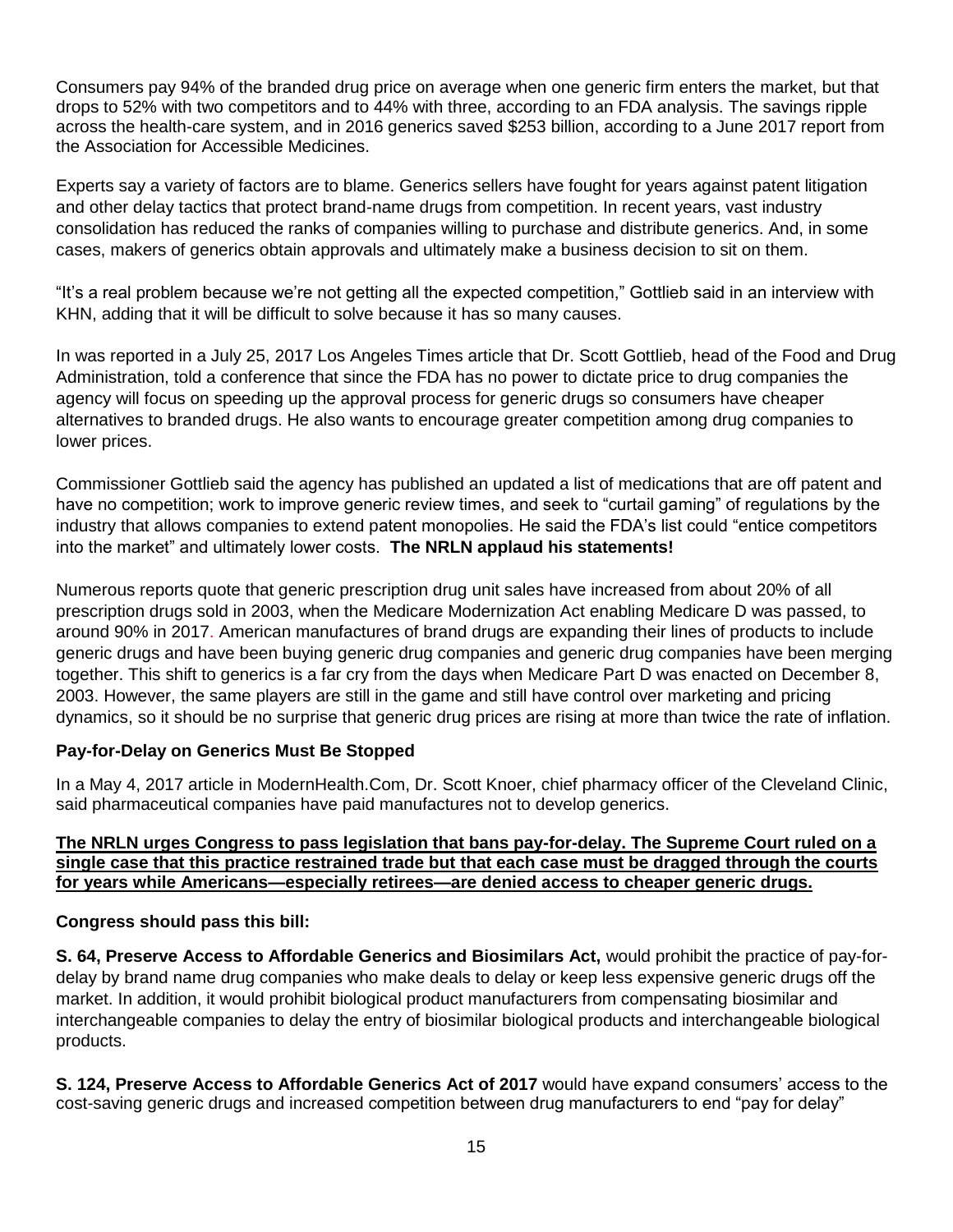deals—the practice of brand-name drug manufacturers using anti-competitive pay-off agreements to keep more affordable generic equivalents off the market.

# **S. 974 and H.R.2212, Creating and Restoring Equal Access to Equivalent Samples ("CREATES") Act of**

**2017** would have targeted abusive delay tactics that are being used to block entry of affordable generic drugs. **S. 974** was passed by the Senate Judiciary on June 21, 2018 but never received a vote on the Senate floor. H.R. 2212 was introduced on April 27, 2018 and referred to the House Energy and Commerce Committee's Subcommittee on Health. It never received a vote in the subcommittee.

# **Other Bills the NRLN Has Supported**

Other bills to reduce the high cost of prescription drugs that the **NRLN supported in the 115th Congress in 2017 and 2018 included**: (Those with an asterisk were introduced in both the House and Senate)

- -- S. 124, Preserve Access to Affordable Generics Act
- -- S. 297\*, Increasing Competition in Pharmaceuticals Act
- -- S. 771\*, Improving Access to Affordable Prescription Drugs Act
- -- S. 974\*, Creating and Restoring Equal Access to Equivalent Samples (CREATES) Act of 2017
- -- S. 1348, Stopping the Pharmaceutical Industry From Keeping Drugs Expensive (SPIKE) Act of 2017
- -- S. 1688, Empowering Medicare Seniors to Negotiate Drug Prices Act of 2017
- -- S. 2011\*, Medicare Drug Price Negotiations Act
- -- H.R. 749\*, Lower Drug Costs Through Competition Act
- -- H.R. 934, Personal Drug Importation Fairness Act of 2017
- -- H.R. 1316, Prescription Drug Price Transparency Act
- -- H.R. 2051, FAST Generics Act of 2017
- -- H.R. 2212\*, Creating and Restoring Equal Access to Equivalent Samples (CREATES) Act of 2017
- -- H.R. 4116, Transparent Drug Pricing Act of 2017
- -- H.R. 4117, Competitive Drugs Act of 2017
- -- H.R. 4138\*, Medicare Drug Price Negotiations Act

Other bills to reduce the high cost of prescription drugs that the **NRLN supported in the 114th Congress in 2015 and 2016 included**: (Those with an asterisk were introduced in both the House and Senate.)

- S. 131 The Fair and Immediate Release of Generic Drugs Act of 2015
- S. 648 The Medicare Formulary Improvement Act of 2015 of 2015
- S. 1790 The Safe and Affordable Prescription Drugs Act of 2015
- S. 1884\* The Medicare Prescription Drug Savings and Choice Act of 2015
- S. 2023\* The Prescription Drug Affordability Act of 2015
- S. 2019 The Preserve Access to Affordable Generics Act of 2015
- H.R. 2623 The Personal Drug Importation Fairness Act of 2015
- H.R. 3261\* The Medicare Prescription Drug Savings and Choice Act of 2015
- H.R. 3513\* The Prescription Drug Affordability Act of 2015

## **HHS Secretary Already Has Authority to Import Canadian Drugs**

**The NRLN has pointed out in letters to Congressional leaders, President Trump and HHS Secretary Alex Azar that the Medicare Prescription Drug, Improvement, and Modernization Act of 2003 gave the Secretary of HHS the authority to issue an order to begin legal importation from Canada but the power has not been exercised. Members of Congress should write letters to President Trump and Secretary Azar urging him to authorize the importation of safe, lower priced drugs from our northern neighbor. The Secretary should be ordered to do so by President Trump.**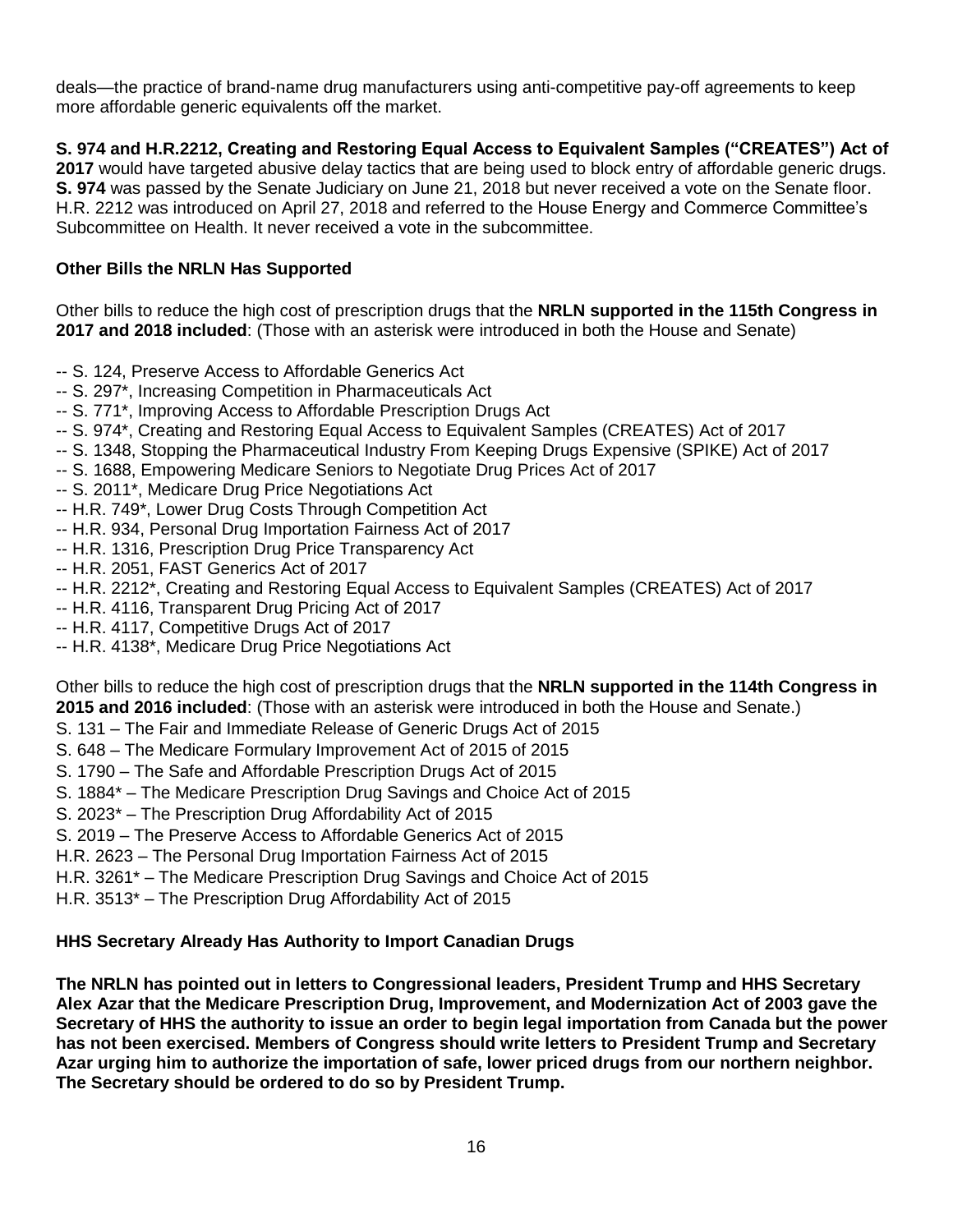## **Pharma's Influence with Members of Congress**

**Many members of Congress appear to be accountable only to the pharmaceutical industry's huge sums of money for campaign contributions and lobbying. Many Representatives and Senators feign concern so as to sound like they care, then they take a snooze.**

**Will Congress take action to lower prescription drug costs, the fastest growing part of the nation's health care budget?** As a whole, members of Congress have to prove they are not bound by obligations to pharmaceutical and insurance companies more than their own constituents. **There's nowhere to hide now, it's time to fix it.**

Could it be that numerous members of Congress are being overly influenced by the pharmaceutical and health products industry? According to reports in OpenSecrets.Org, Center for Responsive Politics, the pharmaceuticals and health products industry contributed \$25.6 million in campaign and leadership PAC contributions to House and Senate incumbents and challengers in the 2018 mid-term election cycle. The industry also spent \$216.1 million lobbying in Washington, DC in 2018.

Drug companies seek to maintain their influence and access in the Capitol with campaign contributions and platoons of lobbyists recruited from both parties, according to an October 20, 2018 article in the New York Times.

"Drug companies have been in such a strong position, and they have contributed so generously to people in both parties, they've been pretty well able to block anything," Representative Lloyd Doggett (TX-35) said in the Times article.

Although House Speaker Paul Ryan (WI-01) and Utah Senator Orrin Hatch, Chairman of the Senate Finance Committee where most prescription drug bills were assigned in the Senate, had announced they would retire at the end of the 115th Congress, in the 2017-18 campaign cycle Speaker Ryan received \$228,400 and Chairman Hatch received 238,289 from the pharmaceutical and health products industry, according to OpenSecrets.Com.

In the four 2-year campaign cycles from 2011 through 2018, Speaker Ryan received a total of \$944,416 and Senator Hatch received a total of \$1,060,786 from the pharmaceutical and health products industry, according to OpenSecrets.Com.

Nancy Pelosi (CA-12), the House Speaker for the 116th Congress, received a total of \$135,726 and Iowa Senator Chuck Grassley, who is now the Chairman, Senate Finance Committee, received a total of \$238,880, in the four 2-year campaign cycles from 2011 through 2018, according to OpenSecrets.Com.

In the House, most prescription drug bills are referred to the Ways and Means Committee and/or the Energy and Commerce Committee. As Americans' voices became louder for legislation to address the high prices of prescription drugs and more bills were introduced in the 114th Congress and 115th Congress the pharmaceutical and health products Industry became more generous with its campaign and leadership PAC contributions to the leaders of the two committees.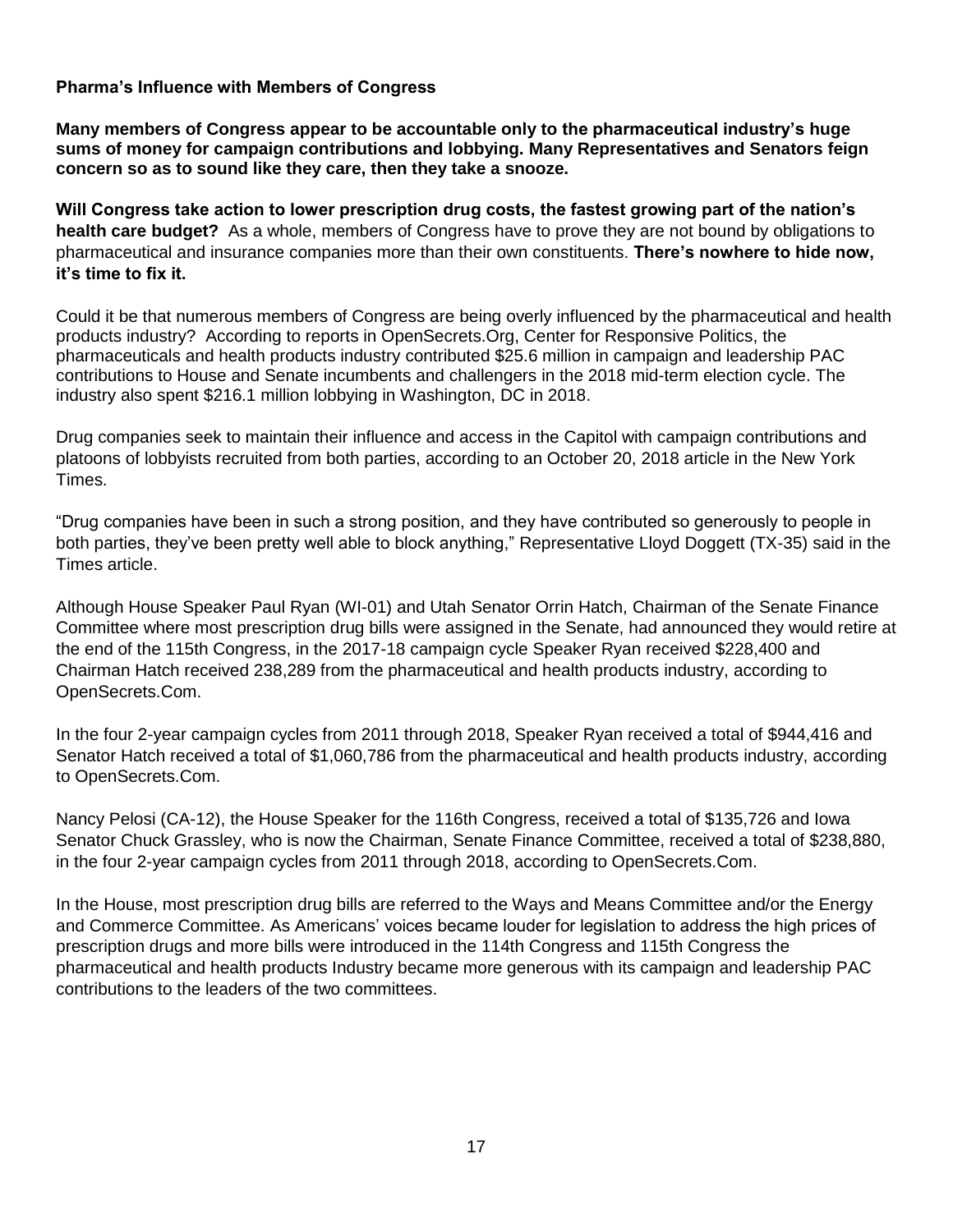| <b>Election Cycle - Incumbents</b>                                                                         | 2011-2012<br>112th Congress | 2013-2014 | 2015-2016<br>113th Congress 114th Congress 115th Congress Total | $2017 - 2018$ <sup>*</sup> |           |
|------------------------------------------------------------------------------------------------------------|-----------------------------|-----------|-----------------------------------------------------------------|----------------------------|-----------|
| Rep. Kevin Brady (TX-08), Chair, Ways &<br>Means Committee, 2015 - 2018, Ranking<br>Member, 2019-2020      | \$54,000                    | \$126,332 | \$258,451                                                       | \$287,350                  | \$726,133 |
| Rep. Richard Neal (MA-01), Ranking<br>Member, Ways & Means Committee,<br>2017-2018; Chair, 2019-2020       | \$102,573                   | \$101,949 | \$103,200                                                       | \$252,750                  | \$560,472 |
| Rep. Greg Walden (OR-02), Chair, Energy<br>& Commerce Committee, 2016-2018,<br>Ranking Member, 2019-2020   | \$97,894                    | \$125,998 | \$179,900                                                       | \$414,700                  | \$818,492 |
| Rep. Frank Pallone (MA-01), Ranking<br>Member, Energy & Commerce<br>Committee, 2015-2018; Chair, 2019-2020 | \$176,559                   | \$172,072 | \$271,876                                                       | \$204,852                  | \$825,359 |

\*Pharmaceutical & Health Products Industry Campaign and Leadership PAC Contributions from OpenSecrets.Org, Center for Responsive Politics based on data from the Federal Election Commission. 2018 data through Nov. 13, 2018.

## **It is time for Representatives and Senators to choose, to side with constituents who can't afford their prescription drugs.**

## **As Drug Prices Increase, Quality of Life Goes Down**

A Consumer Reports national telephone poll of more than 2,000 adults found that three-quarters of all Americans and 90% of seniors on Medicare, during any month, currently take a prescription drug and on average take six prescription drugs. It found that nearly one-third of people experienced a price hike in the last year on at least one of their medications.

The problem with forking over the additional cash is that it hurt people in other ways. People were more likely to stop taking their medication; they also skipped filling prescriptions, or didn't take the prescribed dosage; split pills without contacting their doctor or pharmacist first, took expired meds or even shared prescription drugs from other people.

Sometimes, the cutbacks weren't limited to refills and dosages. Desperate to afford their prescriptions, the survey found that people sacrificed in other potentially detrimental ways. They skimped on groceries. They also reported relying more heavily on credit cards and putting off paying other bills.

And where people were dealing with high drug costs, other financial setbacks weren't far behind. More than one out of four people whose drug costs spiked also reported experiencing a costly medical event. They were also more likely than those not facing higher costs to report that they couldn't afford medical bills, missed major bill payments, or even lost their health coverage.

# **A Grim Scenario**

It's a grim scenario some doctors say they are all too familiar with. "As physicians, all too often we are seeing the situation where we prescribe a medication and a patient says 'doc, I just can't afford it.' We hear that all the time," says Wayne Riley, M.D., past president of the American College of Physicians.

"Patients and the general public are bewildered and extremely frustrated. More needs to be done to stem the rise in prescription drug prices and costs to patients," Riley added.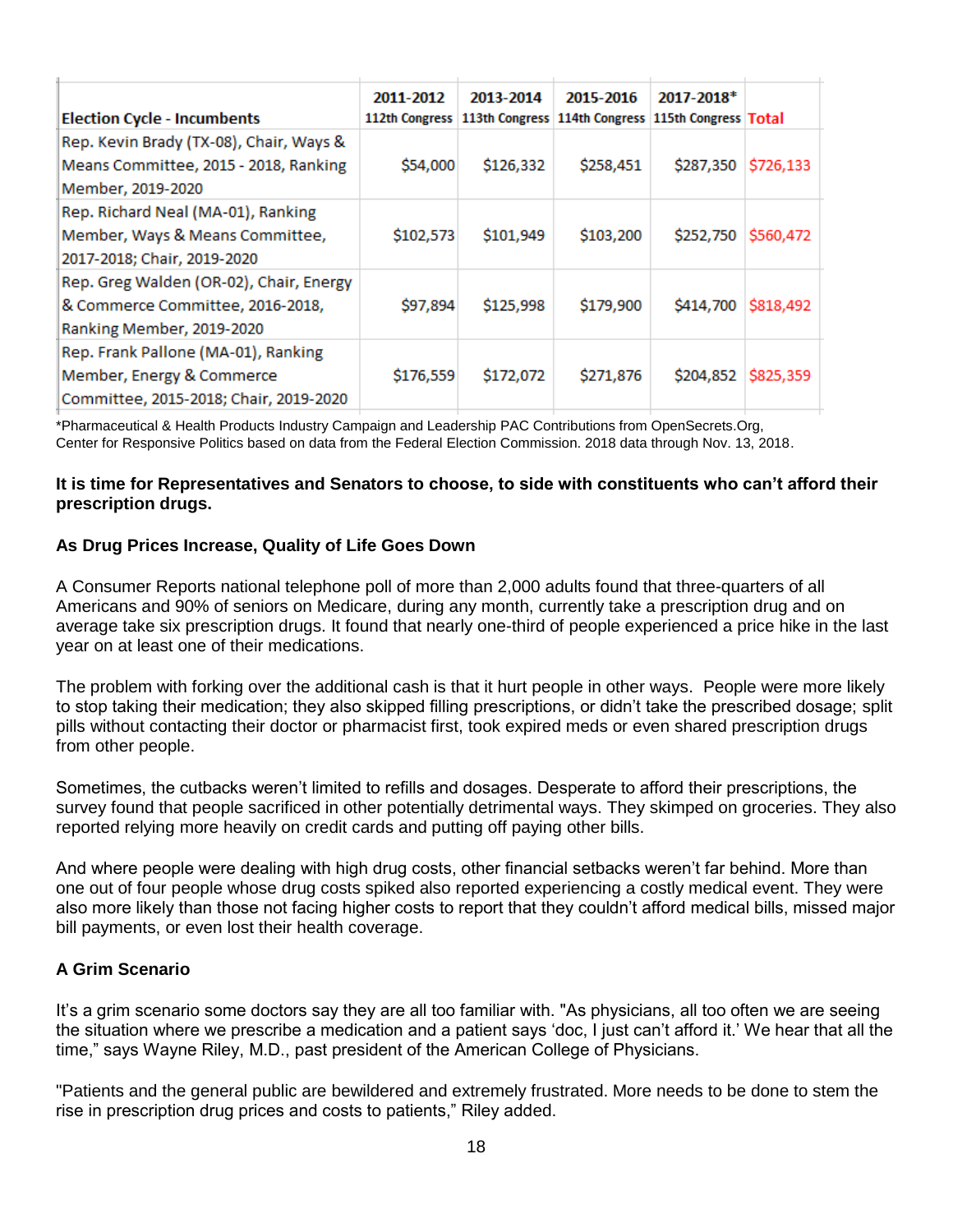Pharmacists are worried too, seeing the everyday effects of not being able to afford medications. Says Beverly Schaefer, RPh, co-owner of Katterman's Sand Point Pharmacy in Seattle, "More and more I'm seeing that consumers are becoming acutely aware of rising drug prices. They are stretching doses, seeking alternatives, asking more questions of their doctor and pharmacist, and sometimes refusing prescriptions or asking for a less expensive treatment option.

In a June 20, 2017 opinion piece in *The Hill* newspaper by David Merritt, executive vice president of public affairs and strategic initiatives for America's Health Insurance Plans, wrote, "Drug prices are not set by the market forces of supply and demand – they are set solely by pharmaceutical companies. The simple truth is, excessive prices raise costs for everyone. More than 22 cents of every dollar spent on insurance premiums goes to pay for prescription drugs – the largest component of insurance costs. So, when the price of prescription drugs goes up, so too does the cost of the insurance that pays for them. It's common sense."

He added, "But no one is holding the pharmaceutical industry accountable for its pricing. Perhaps that's why drug companies see average profit margins that are nearly eight times larger than health insurance plans. Perhaps that's why price hikes accounted for 100% of Big Pharma's earnings growth in 2016.

"Pharmaceutical companies make life-saving medications and breakthrough cures. But it does not give them the right to game the system and gouge hardworking Americans."

# **U.S. Drug Prices Are Higher Than in Rest of World**

In an opinion piece in The Hill on January 19, 2018, Dr. Anupam B. Jena, the Ruth L. Newhouse associate professor of health care policy a Harvard Medical School and a faculty research fellow at the National Bureau of Economic Research, wrote, "Americans pay prices for prescription drugs that are [two to six times](http://www.cnn.com/2015/09/28/health/us-pays-more-for-drugs/index.html) the rest of the world, despite having personal incomes that are on par with many developed countries. For instance, the average price for **Humira** — a top-selling drug to treat rheumatoid arthritis — is nearly [\\$2,700 per](https://www.vox.com/a/health-prices)  [administration](https://www.vox.com/a/health-prices) in the U.S., more than twice the price in the U.K."

(Scroll Down to USA vs World on Drug Prices)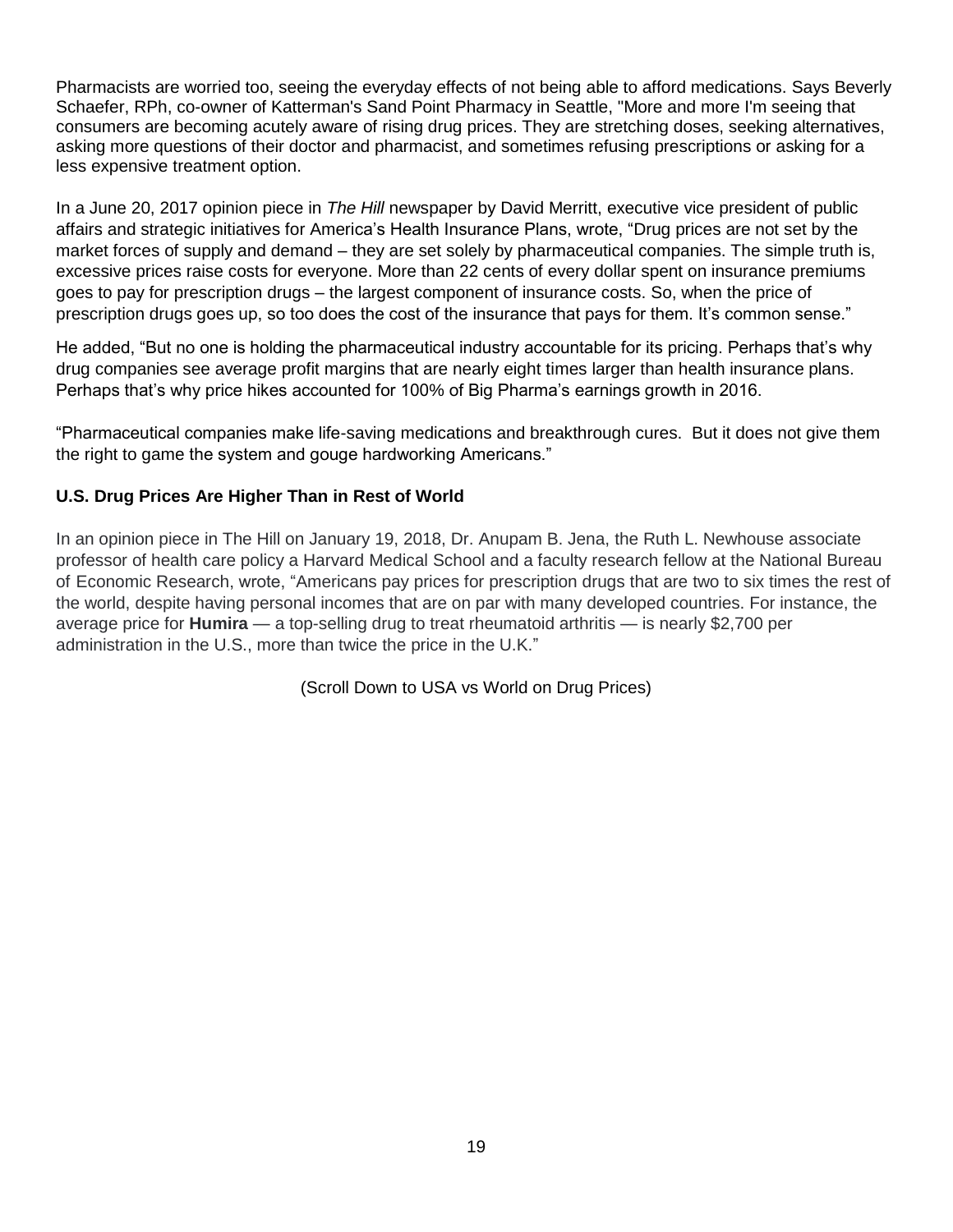| <b>Medication</b>                          |            | <b>Cost Per Pill or Unit</b> |     |
|--------------------------------------------|------------|------------------------------|-----|
| <b>Brand Name (Strength)</b>               | <b>USA</b> | <b>Outside U.S.</b>          |     |
| Premarin (0.625 mg)                        | \$6.72     | \$0.18 ** United Kingdom     | 97% |
| Januvia (100 mg)                           | \$16.59    | \$0.81 ** Turkey             | 95% |
| Eliquis (5 mg)                             | \$8.06     | \$1.18 Turkey                | 95% |
| Advair Diskus (3 inhalers)                 | \$1,102.62 | \$78.95 ** Turkey            | 93% |
| Janumet (50/1000 mg)                       | \$8.54     | $$0.63**$ India              | 93% |
| Flovent HFA (3 inhalers, 110 mcg)          | \$781.00   | \$59.80 ** United Kingdom    | 92% |
| Symbicort Inhaler (1 inhaler, 160/4.5 mcg) | \$334.00   | \$27.09 ** New Zealand       | 92% |
| Vesicare (10 mg)                           | \$13.14    | \$1.12 ** Turkey             | 91% |
| Viagra (100 mg)                            | \$66.50    | \$6.17 ** New Zealand        | 91% |
| Xarelto (20 mg)                            | \$16.17    | \$1.68 Turkey                | 90% |
| Spiriva Handihaler (1 pack, 18 mcg)        | \$398.00   | \$1.68 ** Turkey             | 90% |
| Nuvaring (1 ring, 0.12/0.015 mg)           | \$168.94   | \$21.30 Turkey               | 87% |
| Cialis (5 mg)                              | \$13.56    | \$3.00 ** Turkey             | 78% |
| Truvada (200/300 mg)                       | \$63.53    | \$16.11 ** Turkey            | 75% |
| Dexilant (60 mg)                           | \$10.32    | \$2.56 Canada                | 87% |
| Enbrel (1 carton, four 50 mg)              | \$5,008.30 | \$1,720.00 Canada            | 66% |
| Ventolin HFA (1 inhaler, 18 g of 90 mcg)   | \$57.00    | \$22.95 ** United Kingdom    | 60% |

\*Sources: Price information collected November 2017, U.S. prices from "average retail price" listed on GoodRX.com; Outside U.S. prices are lowest prices listed on PharmacyChecker.com from licensed *Pharmacies that sell to Americans and meet the qualifications of the PharmacyChecker Verification Program. \*\*Generic version(s) available at lower price(s) than listed here.*

## **President Trump's Plan for International Price Indexing**

The above chart reflects why President Trump announced on October 25, 2018 that his administration is moving to stop "global freeloading" by foreign nations when it comes to the price that Americans pay for prescription drugs. Saying that drug companies have "rigged the system" against American consumers by charging higher prices in the U.S. than they do abroad, President Trump proposed creating an "international pricing index" as a benchmark to decide how much the government should pay for prescription drugs covered by Medicare's Part B outpatient program.

HHS estimates the new pricing index — which the agency says would apply to 50 percent of the country would save Medicare \$17.2 billion over five years. Medicare now pays the average sales price of a medicine in the United States, plus a fee based on a percentage of that price. Under the new model, Medicare would pay fees to doctors that are more closely aligned with what other countries pay.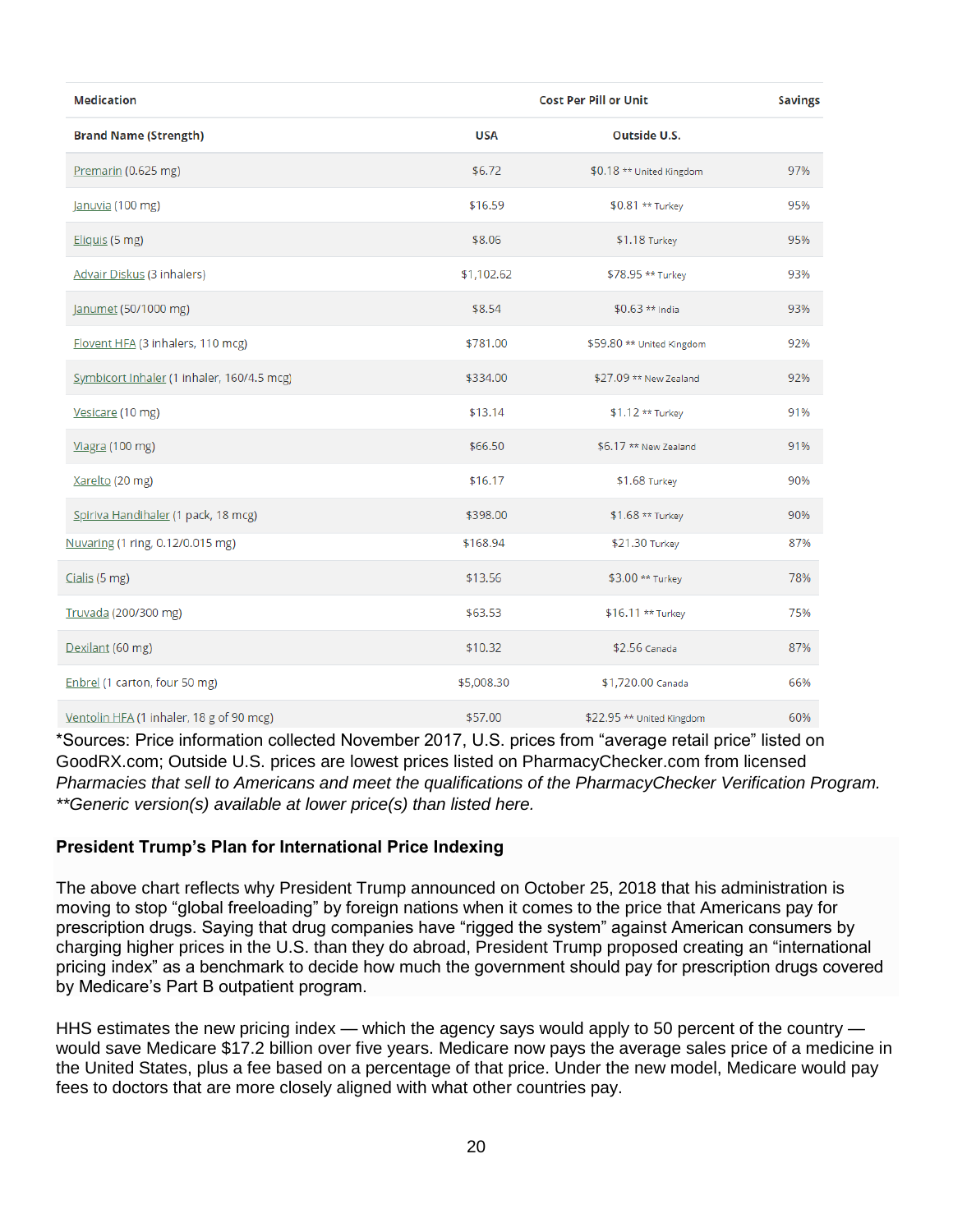Although President Trump called the proposal "a revolutionary change," it wouldn't affect prescription drugs bought from pharmacies. It would only apply to infused and injected drugs administered by physicians at doctor's offices and in hospitals (some of the most expensive drugs older patients get), and only in half the country which has not been identified. It would take effect in late 2019 or 2020. The drug industry and some members of the President's party in Congress oppose the "international pricing index" as price fixing.

# **Pharma's Research and Development Spending**

Pharmaceutical companies spent \$71.4 billion in 2017 on drug research and development. The FDA approved 46 new drugs in 2017.

A March 2, 2017 article titled *R&D Costs for Pharmaceutical Companies Do Not Explain Elevated U.S. Drug Prices* reported on Health Affairs' empirical testing of Pharma's claim that that the higher prices they charge in the U.S. provide them with the funds they need to conduct their high-risk research. "We found that the premiums pharmaceutical companies earn from charging substantially higher prices for their medications in the U.S. compared to other Western countries [two to five times the prices in Europe] generates substantially more than the companies spend globally on their research and development. This finding counters the claim that the higher prices paid by U.S. patients and taxpayers are necessary to fund research and development.

Drug companies spend up to twice as much or more on marketing and promoting their products—including advertising—as they do on research and development. That's according to an analysis published in the Annals of Internal Medicine in March 2016. Says Wayne Riley, M.D., immediate past president of the American College of Physicians (ACP), one of the largest physician groups in the U.S. and the organization that did the review: "Pharmaceutical companies may price drugs at will, and in truth, it's not clear what that price is based on."

In addition, American taxpayers shouldered a substantial burden of those costs. About 38% of all basic science research is paid for with tax money through federal and state governments, according to a 2015 study published in the Journal of the American Medical Association.

An academic study shows, big pharmaceutical companies have spent more on share buybacks and dividends in a recent 10-year period than they did on research and development. The working paper, published on July, 13, 2017 by the Institute for New Economic Thinking, is entitled "U.S. Pharma's Financialized Business Model."

The paper's five authors concluded that from 2006 through 2015, the 18 drug companies in the Standard & Poor's 500 index spent a combined \$516 billion on buybacks and dividends. This exceeded by 11% the companies' research and development spending of \$465 billion during these years.

The drug industry doesn't play by the same rules as any other market, where exorbitant prices dissuade customers, says Kevin Riggs, M.D., a researcher at the Johns Hopkins University, where he focuses on health care costs. "A drug company can increase the price of a product many times over, and people will still buy it because they need it," he says. "At the end of the day, they largely charge whatever the market will bear—and with lifesaving medication, that's a lot."

Many policy makers have expressed concerns about government involvement in this issue because it establishes a precedent in government-set price controls that are antithetical to America's free market system. **The NRLN strongly believes in our country's free market system. Nonetheless, there are many steps that Congress could consider in the area of pharmaceutical drugs that fall well short of government price setting that would be highly appropriate.** Keep in mind that we are talking about prescription drugs and not discretionary consumer products like televisions and smartphones.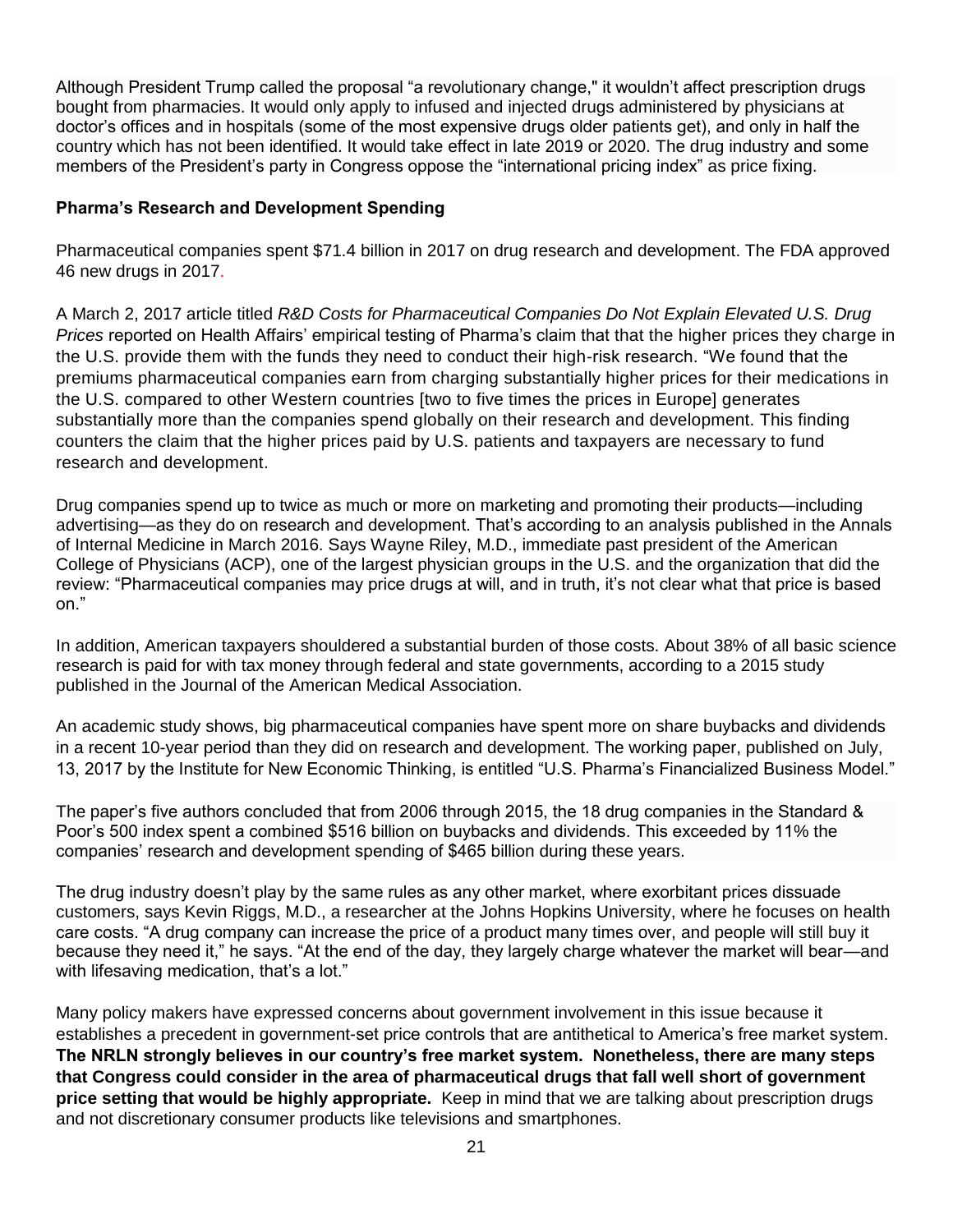## **Prices of Many Generic Drugs Climb Higher**

Generic drugs represent about 90% of all prescription filled and have been one of the few bargains for Americans. However, the cost savings on generics are slowing. Pharmaceutical experts have begun to notice something even more disturbing. The prices of many generic drugs that have been around for years have suddenly spiked. AARP's Public Policy Institute found that 27% of the most widely used generics have gone up in price, in some cases into the stratosphere.

On June 13, 2017 as members of the Senate Committee on Health, Education, Labor and Pensions gathered to discuss the rising cost of prescription drugs, the prices of 14 common medications were increased by some 20% to 85%. The affected drugs would appear to be unlikely candidates for price hikes. All were generic drugs, which lack patent protection and therefore tend to be much less expensive.

One drug, which saw an 85% increase in its price, is used to treat tuberculosis. An anti-seizure drug's price rose 63%. A drug for attention-deficit hyperactivity disorder was increased by 47%. Between 2010 and 2015, more than 300 generic drugs had at least one "extraordinary" price increase of 100% or more, according to a Government Accountability Office report in 2016.

"Unfortunately, it's becoming clear that we can no longer rely on decreases in generic drug prices to offset unrelenting price increases for brand name and specialty drugs," Leigh Purvis, AARP Public Policy Institute director of health services research, said in a statement. Purvis added, "This shift has serious implications for older adults and the entire health care system."

Wayne Riley, M.D., immediate past president of the American College of Physicians (ACP), one of the largest physician groups in the U.S. said in a Consumer Report article, "It's those huge price hikes in everyday drugs that are having the greatest impact on consumers. Patients who have been taking generics for years are suddenly finding that their medication is unaffordable."

Why are some generics, including pills that have been around for decades, suddenly so expensive? An important reason is that mergers and acquisitions in the generic drug industry have reduced the number of competitors. For example, between 2002 and 2013 the number of manufacturers making **Oral Digoxin**, a heart drug, fell from eight to three and the cost soared by 637%. Other competitors can enter the market but it can take a year or more to get Food and Drug Administration approval to make a generic and to ramp up manufacturing. Until then, prices can remain high. Pay-for-delay in bringing generic drugs to the market remains an issue.

One of the most egregious examples is **Plavix**, an anticlotting medication prescribed to prevent stroke. When the patent was challenged, the company that makes the drug agreed to pay a generic manufacturer tens-ofmillions of dollars not to enter the market. The U.S. Supreme Court has ruled that brand-name drug makers can be sued for violating antitrust laws if they make a deal to pay a potential competitor to delay selling a generic version of a brand-name medicine. The high court's opinion stated that "large and unjustified reverse payments" [pay-for-delay] from a brand-name to a generic drug company can trigger an antitrust lawsuit. The outcome of each lawsuit will depend on the facts in the case.

"We know that branded companies are using our rules that are intended to protect consumers, or meant to make the regulatory process more predictable, and taking advantage of these rules in order to deliberately forestall the entry of expected generic drug competition," FDA Commissioner Dr. Scott Gottlieb said at the "Hatch-Waxman Amendments: Ensuring a Balance Between Innovation and Access" meeting on July 18, 2017.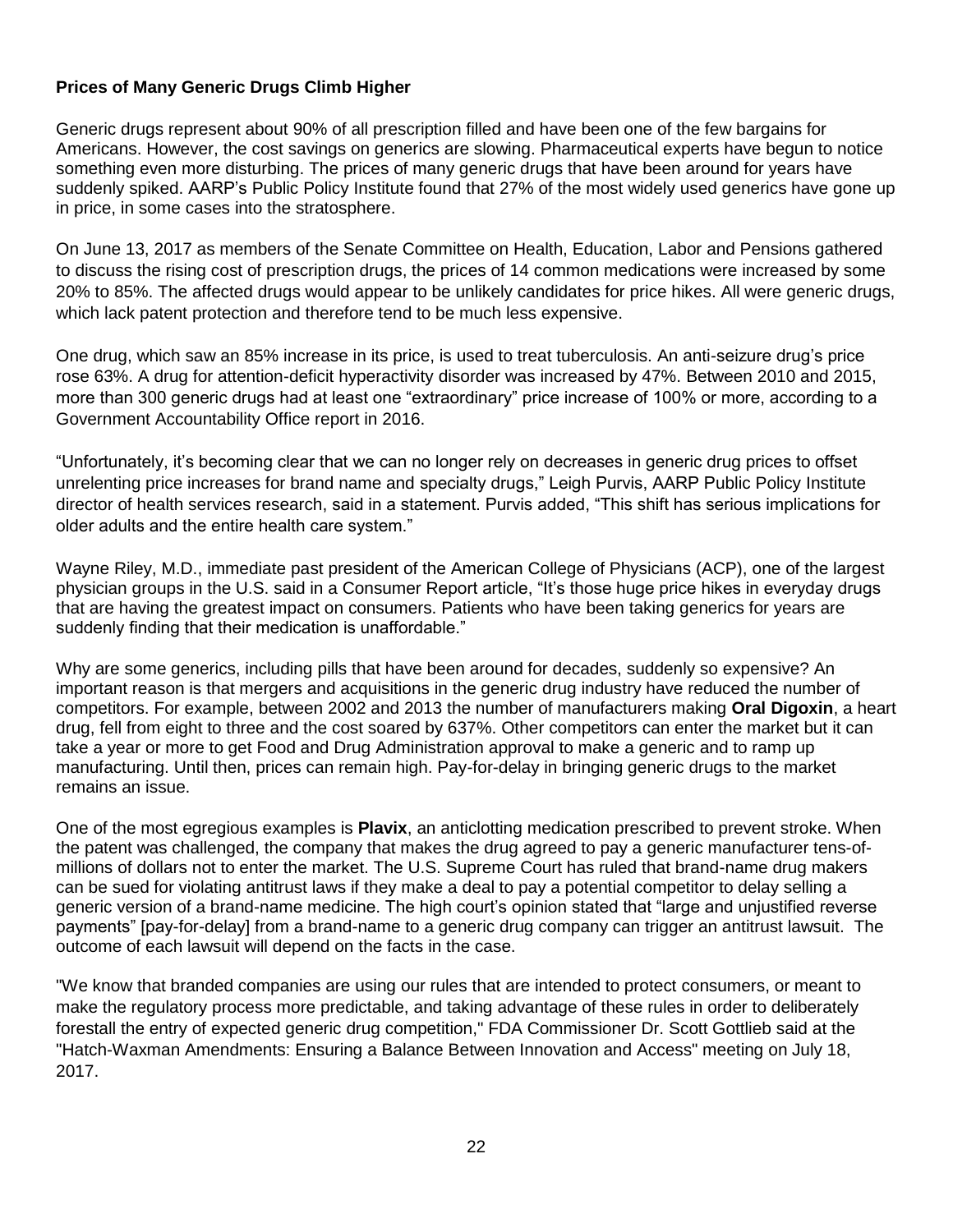The Truth in Rx website states that many patients rely on generic drugs as an affordable option for their medication needs. They expect when a generic version becomes available for a brand name drug, its price will be lowered and continue to offer them cost savings over time. In reality, generic drug prices can shoot back up, sometimes surpassing the cost of the brand name medication. The expectation of generic drugs being inexpensive relies on reasonable competition in the marketplace. When one-third of generic drugs are produced by three or fewer manufactures, there is nothing stopping pharmaceutical companies from indiscriminately raising the price, even for generic drugs that have been available for decades.

## **Investigation of Generic Drugs 'Cartel'**

A December 9, 2018 Washington Post article reported what started as an antitrust lawsuit brought by states over just two drugs in 2016 has exploded into an investigation of alleged price-fixing involving at least 16 companies and 300 generic drugs, according to Joseph Nielsen, an assistant attorney general and antitrust investigator in Connecticut who has been a leading force in the probe.

"This is most likely the largest cartel in the history of the United States," Nielsen said. He cited the volume of drugs in the schemes, that they took place on American soil and the "total number of companies involved, and individuals."

In just one instance of extraordinary cost spikes, the price of a decades-old drug to ease asthma symptoms, **Albuterol**, sold by generic manufacturers Mylan and Sun, jumped more than 3,400%, from 13 cents a tablet to more than \$4.70. The example is documented in a lawsuit brought against the generic industry by grocery chains, including Kroger.

"Everyone is paying the price," Nielsen said. He offered a single word to explain the behavior: "Greed."

While precise estimates of alleged overcharges have not been released, generic-industry sales were about \$104 billion in 2017. Excessive billings of even a small fraction of annual sales over several years would equal billions of dollars in added costs to consumers, according to investigators.

Generic manufacturers reject the accusations. They contend officials lack evidence of a conspiracy and have failed to prove anti-competitive behavior.

But investigators say voluminous documentation they have collected, much of it under seal and not available to the public, shows the industry to be riddled with price-fixing schemes. The plaintiffs now include 47 states. The investigators expect to unveil new details and add more defendants in coming months, which will put more pressure on executives to consider settlements, according to the Post article.

"It's particularly ironic since the whole idea of generic drugs was we would get a lower price," said Henry Waxman, the Democratic former California Congressman who co-wrote the 1984 law establishing the Food and Drug Administration's rules for generics. "If generic versions are higher than need be through rigged systems, that undercuts the whole idea."

Generics account for 90 percent of the prescriptions written in the United States but just 23% of costs, according to the industry trade group, the Association for Accessible Medicines. But for some generic manufacturers, the anti-competitive agreements drove up prices on most, if not all, of the products they sold, according to the states.

Officials say they have documented price increases of up to 2,000%. Throughout 2013 and 2014, soaring generic prices sparked consternation at drugstores and among state and federal lawmakers. Independent pharmacists said they were dismayed to learn of the price-fixing allegations.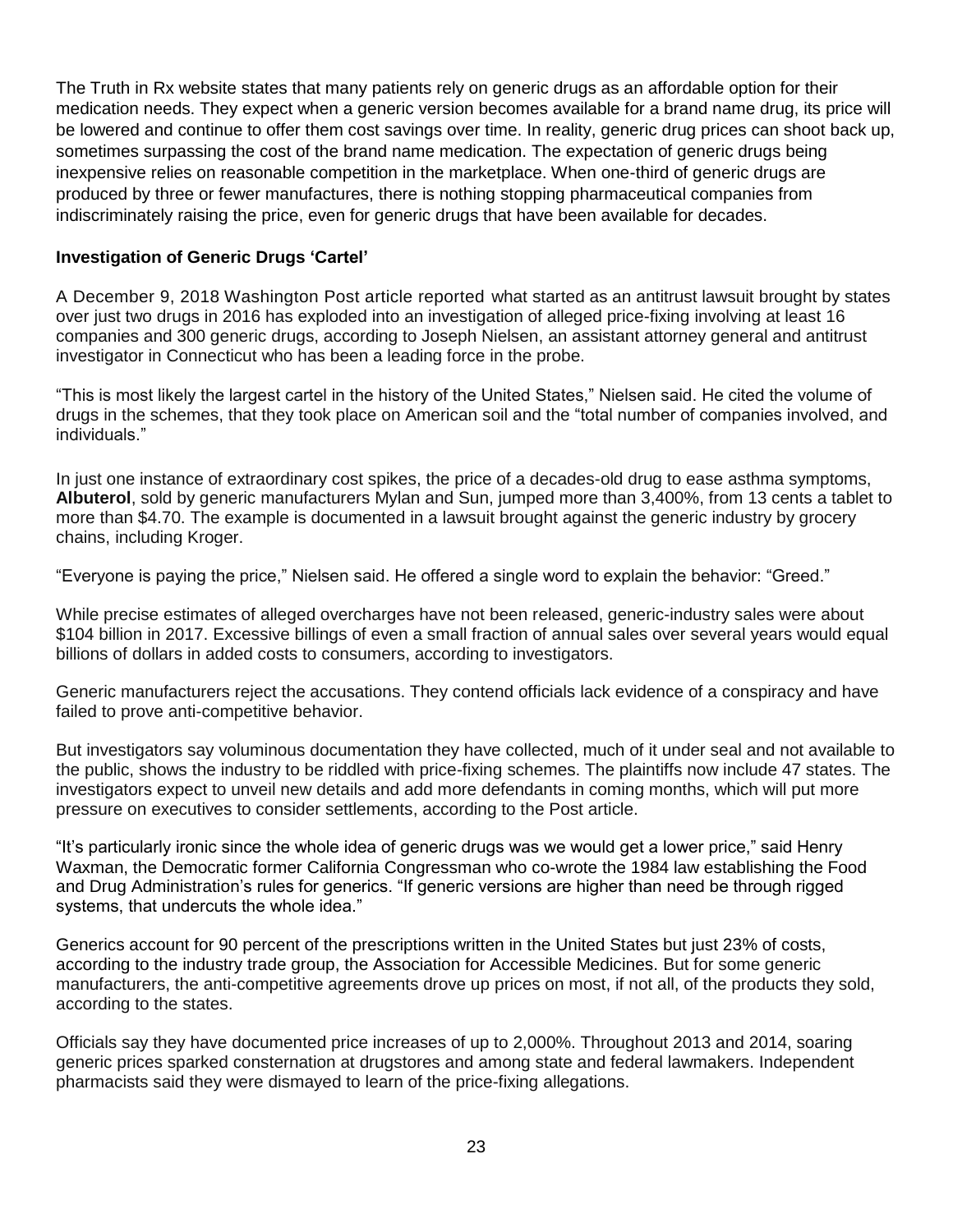"It makes me angry," said Eric Belldina, an operator of pharmacies in Masontown and Morgantown in West Virginia. "Most people think when their prices go up it's because of a raw-ingredient shortage, not thinking the companies are sitting down, saying, 'Hey, let's do this.' "

# **Old Drugs Are Reformulated as Costly New Drugs**

There are several tactics name brand drug companies use to maintain their market share. They can employ what's known as "evergreening," where branded manufacturers develop a slightly different version of their drug to earn a new drug approval, which extends their patent without leaving a window to obtain samples for bioequivalence testing needed for generic drug approvals. Certain branded drug developers seek approval for their drugs to treat a rare disease and benefit from orphan drug exclusivity rights.

According to Consumer Reports, reinventing old medications can take the form of creating an extendedrelease version, or change the delivery method—for example, instead of a tablet or an injectable, the new version is inhaled. When that happens, the federal government may grant the drug company a new patent, which could be worth up to 20 years of protection for its drug, meaning it may not have any generic drug competitors during that period of time. That can translate to greater revenue for a pharmaceutical company and higher costs for the consumer.

George Slover, senior policy counsel for Consumers Union, the advocacy arm of Consumer Reports, said, "Evergreening keeps drug prices high for consumers because it makes it harder for lower-cost generic alternatives to enter the market and give consumers a choice."

Consider if [Apple](http://www.forbes.com/companies/apple) decided to charge \$10,000 for a 20-year-old computer. What if Samsung priced a 20-yearold TV at \$6,000 and cited the "high cost of innovation?" It would be ridiculous not because their costs of innovation aren't high—but because it's understood that consumers, in a free market, have no need to accept unaffordable prices.

A decade ago, consumers were on the verge of getting a lower-priced, generic version of the brand name antibiotic **Doryx** (doxycycline). But the drug's manufacturer, Warner Chilcott, stopped making the drug in its original capsule form and instead began producing it as a tablet. This seemingly minor change meant that generic manufacturer, Mylan, was blocked from being able to market the matching generic tablet it had been developing.

That tactic, called "product hopping," is a strategy drug makers have been using in recent years to stall the development of generic versions of a medication so they can keep brand-name drug prices high. But it is coming under fire from the Federal Trade Commission and several consumer groups, which charge it's a violation of antitrust law that bilks consumers of millions of dollars in high drug prices.

People are far more likely to fill an inexpensive generic prescription because skyrocketing drug prices and insurance fees have made brand-name medicines increasingly unaffordable.

Christopher Kelly, a spokesperson for the Federal Drug Administration, told Consumer Reports the "FDA doesn't have a way to control what a company ultimately decides to charge under our present authorities." Kelly noted that the FDA pays particular attention to new generic drug applications from companies that would prevent shortages of medically necessary drugs. But "the pricing and decisions that companies make regarding pricing is an area currently outside FDA purview, and we have no enforcement capability in this area."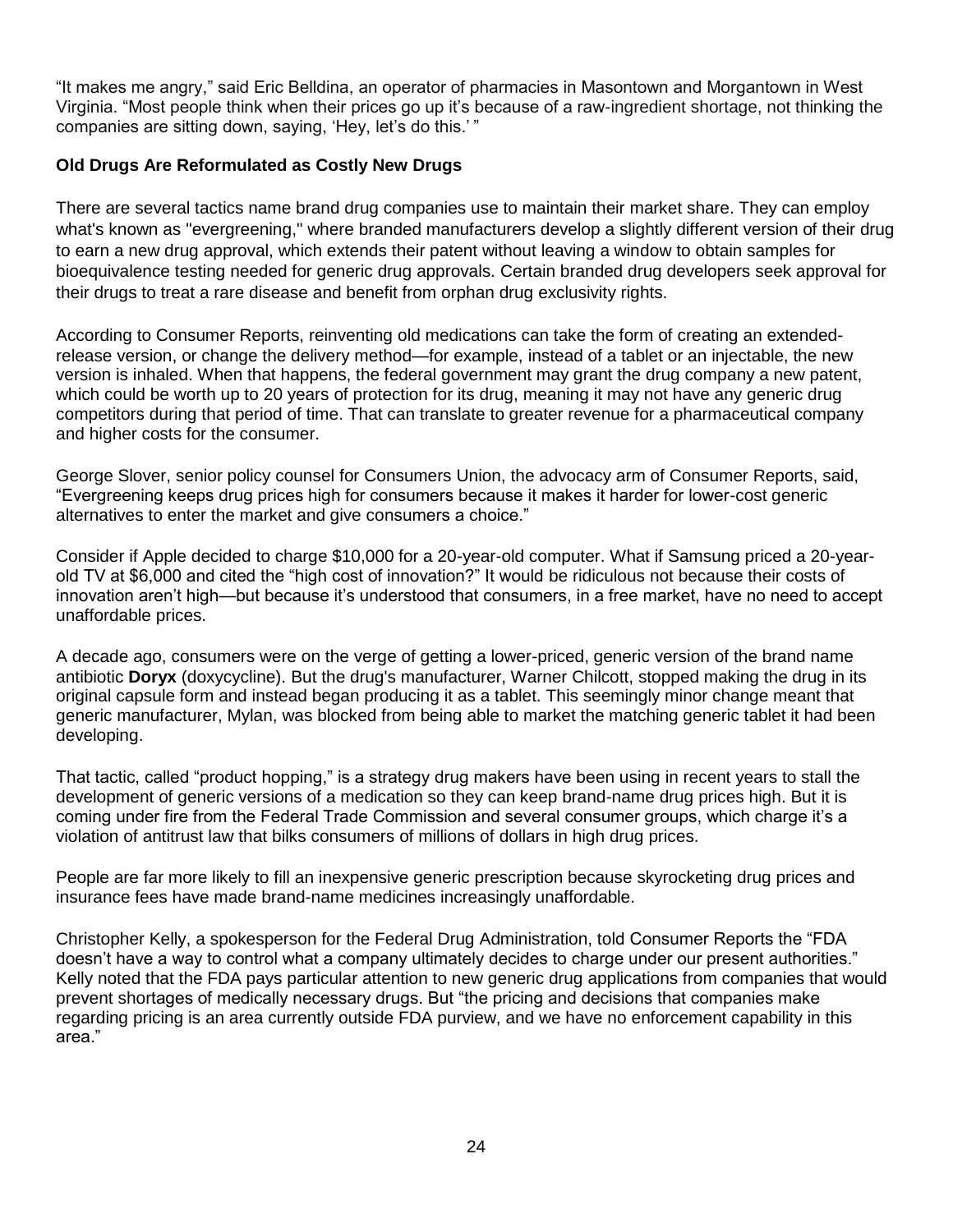## **Pharmacy Benefit Managers Raise Prices**

A November 26, 2018 article in the Washington Post examined the role of Pharmacy Benefit Managers (PBMs) in increasing the cost of prescription drugs. Health plans pay their PBMs based on the extent of the discount that a PBM can negotiate with individual drug companies. In theory, this should encourage the PBM to drive prices down. After all, entities should bargain hard when their pay is tied to how much of a discount they can negotiate.

The problem is that drug companies raised their prices so they could give a greater discount. This increases how much of a "discount" the PBM can claim to have negotiated, and the payout to the PBM. It is a little like a department store raising prices right before a sale so the sale discount looks more appealing.

All of this might not be so bad if no one paid the high list price. But many people do. Many plans make patients pay full drug costs until they meet their deductible, and other plans require coinsurance — both of which are based on the list price. Many people still do not have coverage for prescription drugs, even if they have health insurance. Thus, people are forced to pay the full price at various times. Worse yet, the entire structure encourages drug companies to compete not by cutting prices but by offering higher prices.

Pharmaceutical companies offer the same types of rebate deals to hospitals, to clinics that administer medication and to doctors who deliver medication such as injections or infusions in their offices. The hospital or other facility charges the patient a higher list price and then receives a rebate later from the drug company, ultimately pocketing the difference. And they also provide other types of payments under labels like "administrative fees" and "data fees."

A Health Affairs article on July 31, 2018 cited the 2017 Economic Report on U.S. Pharmacies and Pharmacy Benefit Managers, within the PBM industry, approximately [70–75%](http://drugchannelsinstitute.com/files/2017-PharmacyPBM-DCI-Overview.pdf) of all prescription claims are handled by the top three PBM companies: Express Scripts, CVS Caremark, and OptumRx. Total profits for the "big three" were a little more than \$17 billion. When the remaining smaller players were added the total was an estimate of \$22.6 billion in gross profits for the PBMs.

PBMs pass the rebates directly to insurance companies and some businesses that contract with the PBM. The health plans use their cut for anything they want. Very little, if any, of that money, goes to the patients whose prescriptions make the rebate revenue happen. The PBMs and insurers make the sickest patients pay between 30% and 100% of the retail (not rebated price) of medicines depending on the drug plan.

Additionally, the PBMs set up the drug benefit to maximize these rebates. That is, it will cover drugs that generate more rebates and discourage patients from taking others that produce less profit. That's a big reason why many sick people must fail on one or more drugs before being able to get a drug that works covered.

Robert Goldberg, PhD is Vice President of the Center for Medicine in the Public Interest, "Unless we end the rigged system of rebates, insurers, PBMs and drug companies will find themselves threatened with more government regulation. PBMs deserve the criticism they are receiving but every industry is involved. It's time for them to stop manipulating drug benefits for their own self-interest. Our health and lives depend on it."

PBMs say they share the rebates with employers and health plans, and insurers claim that money helps limit premium price hikes. But that often isn't the case, said James Robinson, director of the Berkeley Center for Health Technology.

"In most cases, the value of the rebate goes to the PBM, which shares it with clients and does not go to the patient," he said. "Then you have a situation where specialty drug prices are higher and the sickest patients are paying the most."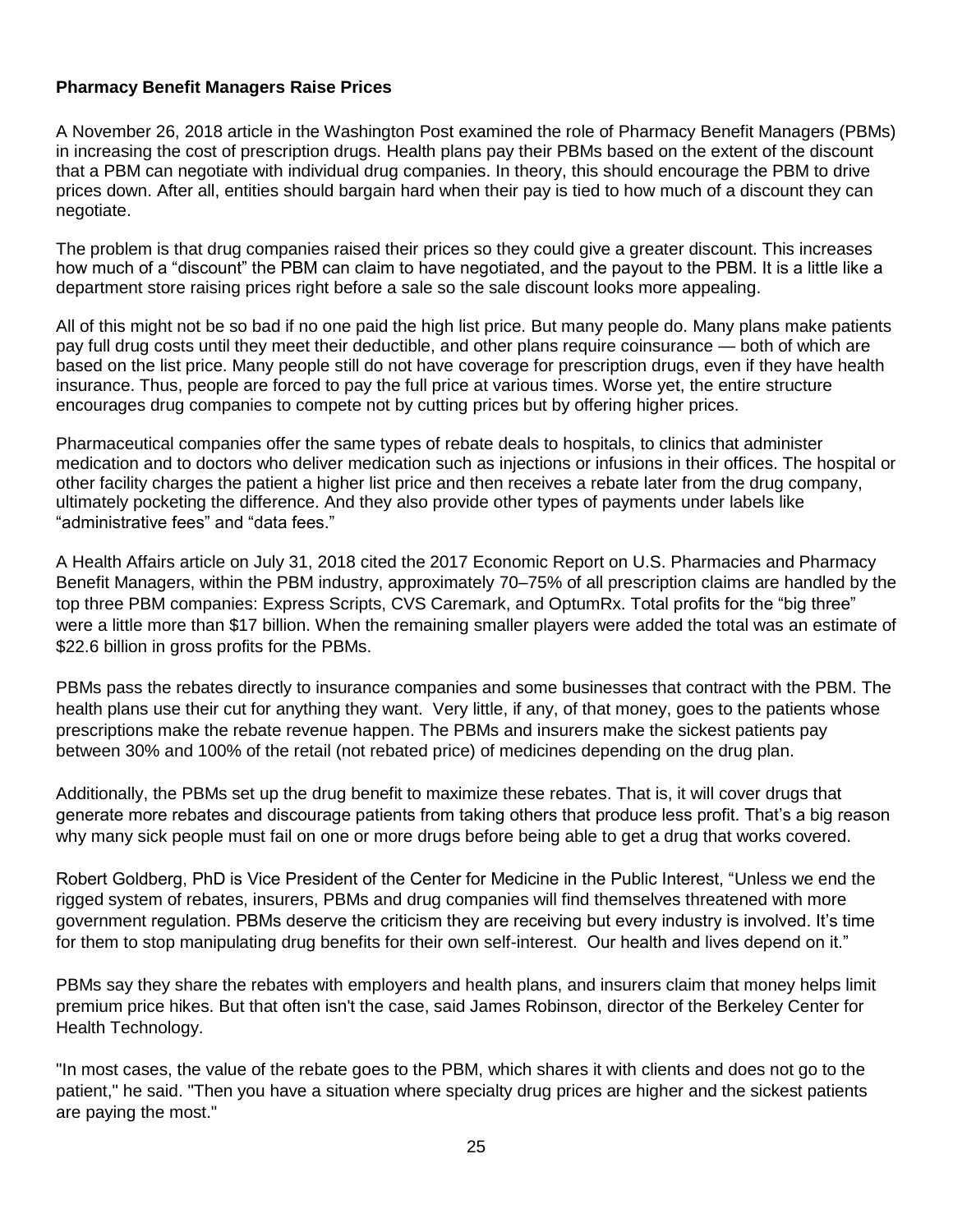PBMs benefit from both the rebate model and gag clauses because they make money off the status quo, said Kenneth Thorpe, a professor of health policy at Emory University.

# **Express Scripts Looks to Limit Rebate Model**

Modern Healthcare article on November 13, 2018 reported that Express Scripts will push patients, employers and insurers in 2019 to switch to lower-cost generic drugs rather than rebated brand-name drugs as it tries to wean off of the rebate model.

Express Scripts will add approved lower-cost generics to its National Preferred Flex Formulary and exclude the branded drug, and possibly other drugs in the therapy class, from its coverage. Cash-paying patients can have immediate access to lower-priced medications while employers and health plans can still choose between the lower-priced option or the original brand, the company said.

# **Trump Administration Targeting PBMs Rebate Game**

An October 23, 2018 Forbes article reported the Trump administration is seeking to end the PBM rebate game. On July 18, 2018, the U.S. Department of Health and Human Services submitted to the White House a proposed rule entitled "Removal of Safe Harbor Protection for Rebates to Plans or PBMs Involving Prescription Pharmaceuticals and Creation of New Safe Harbor Protection."

While the exact contents of HHS' proposed rule remain unknown, it's clear that HHS Secretary Alex Azar aims to disrupt the rebate ecosystem and refocus PBMs on what should be their true mission: driving a hard bargain with drug companies so that patients can gain access to life-extending medicines with the lowest possible cost.

PBMs enjoy a "safe harbor" from federal anti-trust rules and other regulations that allow them to extract these rebates from drug companies. Azar and President Trump seek to change that.

# **Legislation Signed Prohibiting 'Gag Clauses' for Pharmacie[s](https://www.pharmacytimes.com/conferences/ncpa-2018/legislation-signed-into-law-prohibiting-gag-clauses-for-pharmacies)**

President Trump signed into law on October 10, 2018 bipartisan legislation passed by Congress to eliminate what are known as pharmacy "gag clauses," where pharmacists are forbidden from telling consumers they could get a less expensive medicine by buying it without using their health insurance. The law kicked in immediately for private insurance and will take effect for Medicare Advantage and Medicare Part D plans in 2020.

The Trump administration also has proposed increasing price transparency in prescription drug advertisements. There has been pushback from the pharmaceutical industry and some members of Congress.

## **Employer Health Benefits Declining for Retirees**

Planning for retirement is tough enough, and it gets even tougher when promised retirement health care benefits from a former employer are changed or eliminated. According to an April 14, 2016 Reuters article, a growing number of U.S. employers are capping their risk of rising health insurance costs by sending retirees into private exchanges to buy coverage - often with little advance warning.

Two-thirds of employers provided retiree health coverage as recently as 1988, according to the Kaiser Family Foundation. This was usually supplemental coverage to pay for prescription drugs, cap out-of-pocket expenses or to cover Medicare's deductibles and co-pays. By 2016 that number had dwindled to just 23%.